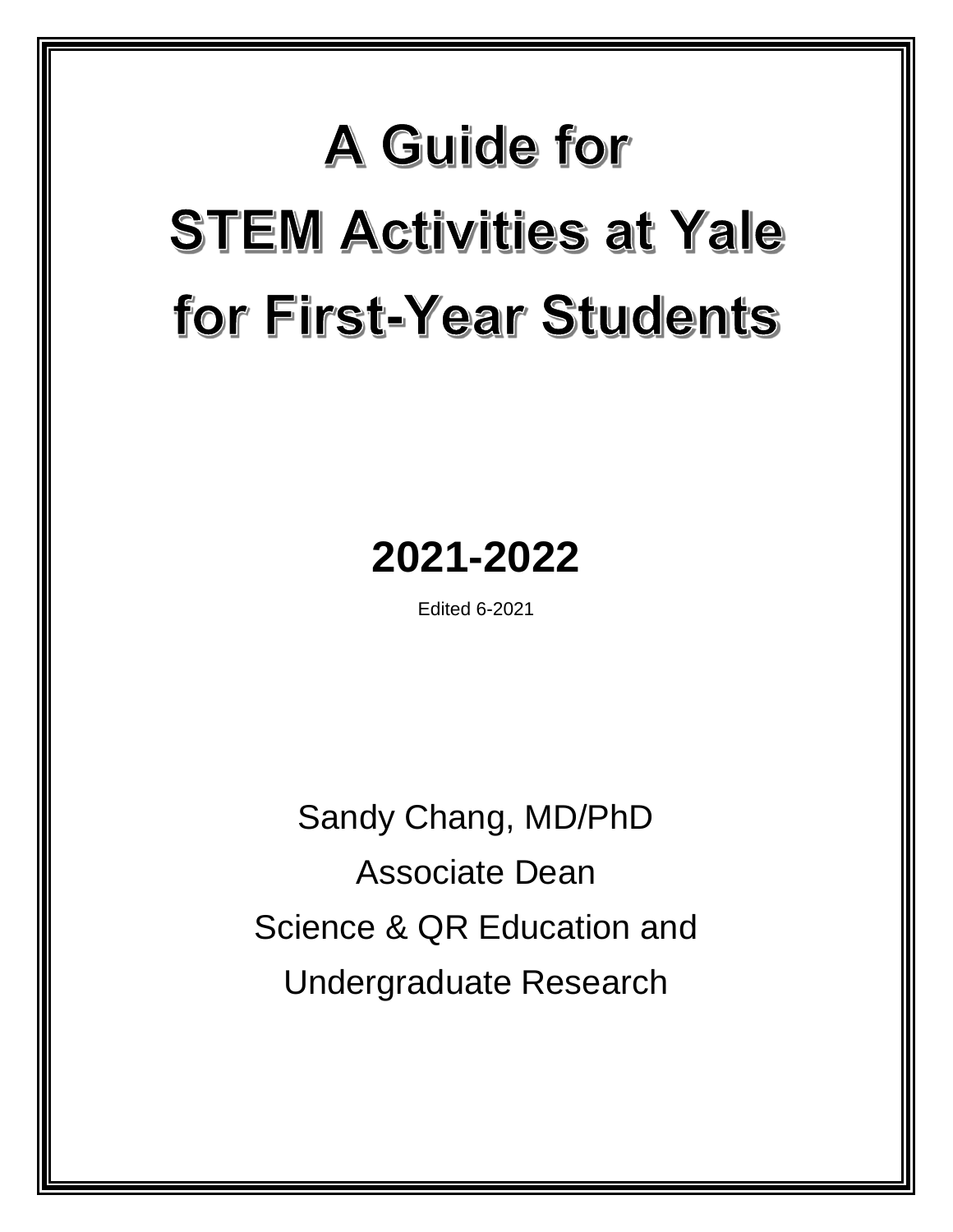# **Rationale for writing this guide**

Dear first-year students,

I do a lot of advising for Yale undergraduates majoring in a STEM field and I am surprised by how often Yale undergraduates (even upper-level students) do not know where STEM information vital to their academic success is located on the Yale's web space. This lack of knowledge is due in part to the sheer amount of information out there and to the multiple advising resources available at Yale. While these resources are important, first-years can easily get overwhelmed with so much information.

This guide highlights existing information and web links to help STEM majors navigate Yale resources more efficiently. While it is written with the first-year student in mind, more senior STEM students might also benefit from my career advice on medical and graduate schools.

There are three pieces of advice that I would like to offer to all first-year student, based on my own undergraduate experiences: (1) find a non-distracting place to study, away from your dorm, and go there every day to get your work done, (2) use course-based peer tutors for all your introductory STEM classes, if needed, and (3) go to your professors' office hours. I describe these points in greater detail below.

Note that the advice for pre-meds and pre-grads is just that - advice. It's not a plan set in stone for you to follow exactly, but a guide to get you started. It is essential for you to reach out to your first-year counselors (Frocos), residential college deans, heads of colleges, academic advisers, peer mentors and professors to get their take on what you want to accomplish at Yale. This is one reason why you chose Yale - the support here is incredible and we all want you to succeed in whatever you do.

Please help me make this guide better by giving me suggestions on additional information that I should include that could benefit you. I welcome any student to reach out to me. My e-mail is [s.chang@yale.edu.](mailto:s.chang@yale.edu) I love eating breakfast or lunch with undergrads, so contact me to grab a meal.

Best,

 $S$ anty  $C_2$ 

Sandy Chang, MD/PhD Associate Dean of Science and QR Education Professor, Depts. of Laboratory Medicine, Pathology and MBB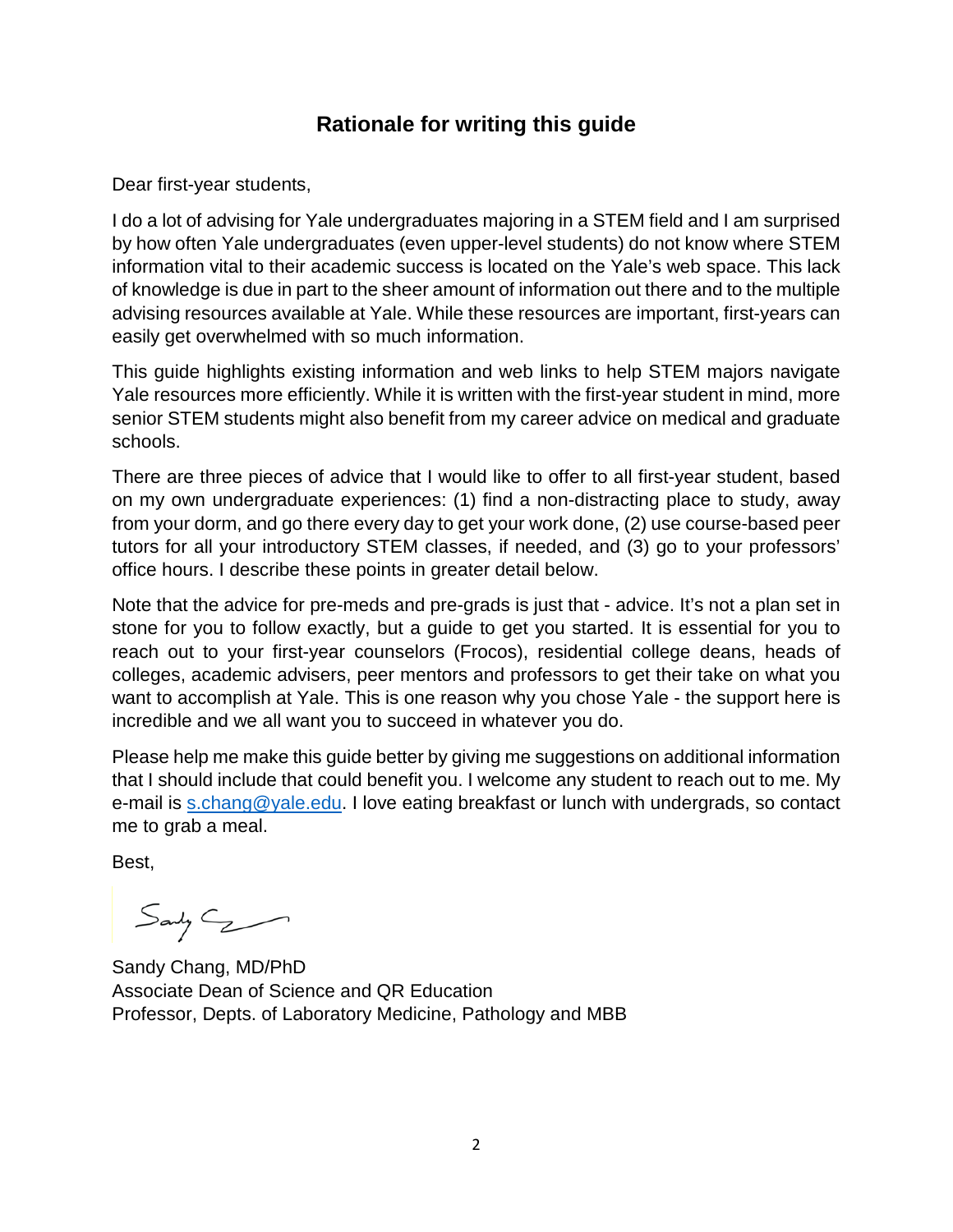# **Table of Contents**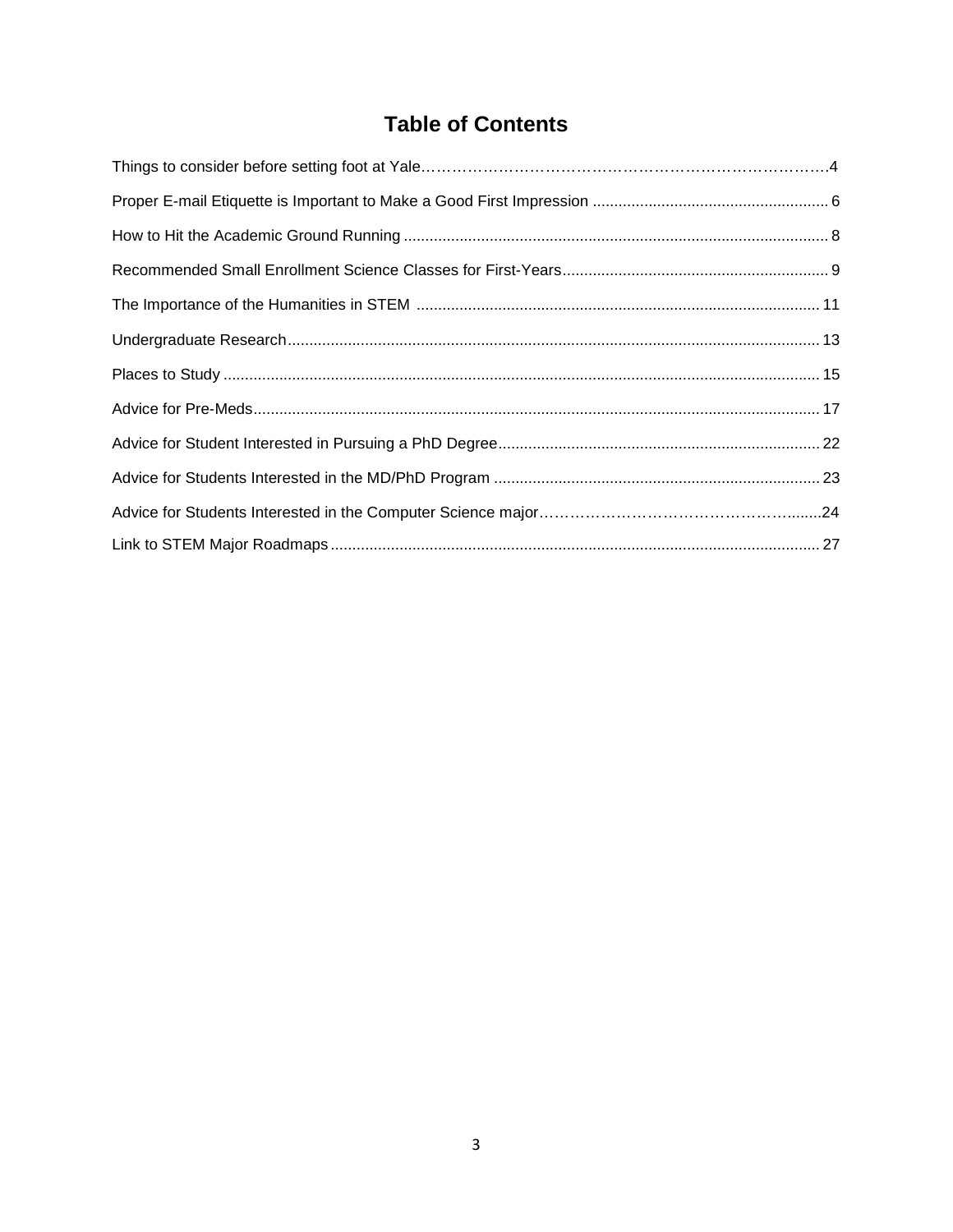# **Things to consider before setting foot at Yale: STEM placement exams**

Yale does not allow you to use AP STEM credits to automatically move into a higher level class. Even if you get a 5 on AP chemistry for example, you will still have to take the Yale chemistry placement exam to take advanced chemistry classes. You might want to use the summer to brush up on your AP chem or calculus to allow you to place into a mode advanced class.

**Chemistry**: If you want to take organic or physical chemistry at Yale as a first year, you have to take a placement exam, no matter what you get on your AP chem exam. Info here:

#### <https://chem.yale.edu/academics/undergraduate-program/chemistry-major-yale>

As I state on p. 15, I highly recommend qualified premeds (those taking AP chem or the equivalent IB chem class) to place into first year orgo. This will get you credit for a year's worth of general chemistry plus lab that you don't have to take!

For chem majors, same thing. Some powerful students take p-chem as a first year.

If you have not taken any AP chemistry, just fill out the HS math and science form and you will be placed into a chem class according to the HS science classes you have taken. I highly recommend starting with chem 161 plus the lab if you have zero chem background.

**Physics**: There is no placement exam for physics. Just take whatever classes you best fit in. Here are my suggestions:

Physics majors: take physics 180 or 200 or 260, depending on your preparation. Intensive physics majors start with physics 260.

Most pre-meds take physics 170 or 180. Premeds also do not normally take physics in their first year-see p. 15 about my recommendations on courses for premeds.

**Biology**: There is a bio placement exam: you have to score a 5 on AP Bio or a 7 on IB bio to be eligible to take the Yale bio placement exam. See <https://mcdb.yale.edu/placement-exam>

If you qualify, I recommend that you take this exam. There are 4 modules in Yale's intro bio sequence and you might be able to place out of a few. Only 2-3 students per year place out of all 4, so it's a hard exam, but it's easy to place out of 1 or 2.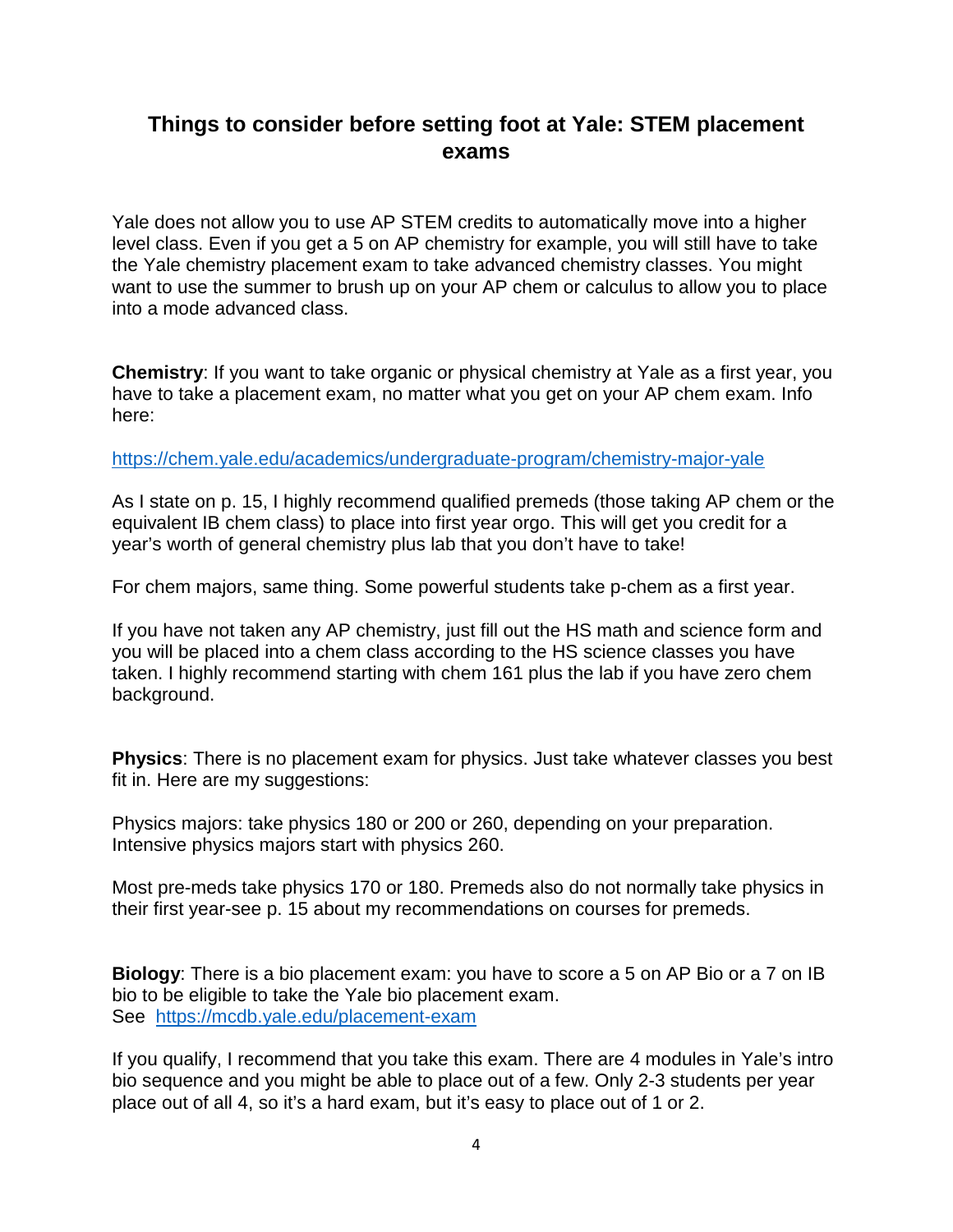**Math**: All first year students taking math at Yale must take a placement exam, to help the math dept better place you in the correct class. Those with AP calculus AB or BC backgrounds usually take either math 115 or 120. If you are not great in calculus, you might want to start at math 112. If you have zero calculus background, go for math 110. No matter how you score on your AP calculus exam, you still have to take the Yale math placement exam. See:<https://math.yale.edu/undergraduate/placement-exam>

Explore theses links. Good luck on placing out of a few of these classes. This will allow you to take more advanced courses.

Finally, do not forget to look into the first year seminars (p. 9). You get only two chances to take them. The classes I teach are all first year seminars-I love the connection I make with students in a small class setting.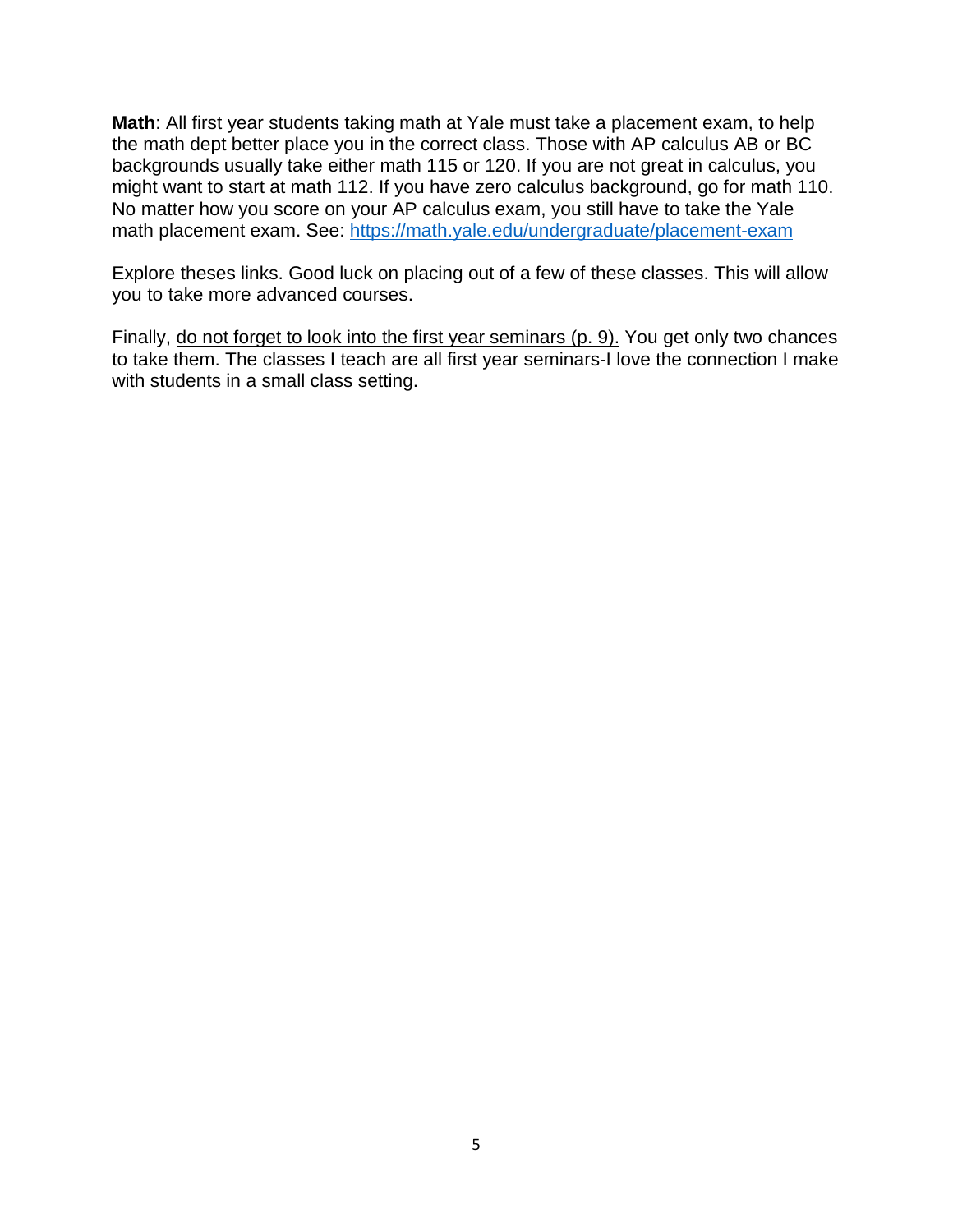# **Proper E-mail Etiquette is Important to Make a Good First Impression**

You won't believe how many undergrads address me with "Yo, Hey, Dude" in their e-mail messages. While these salutations are OK with your friends, do not use them to address your professors or deans! Proper e-mail etiquette is important to make a good first impression! The below was taken from an informative article written by Megan Roth, USA Today. Follow these rules when emailing your professor:

#### **1. Be Formal**

Always use a proper salutation when emailing a professor — even if you know the professor personally or professionally. Use "Dear" to begin the email and address him or her by the name you would use if speaking to the professor in person (Dear Dr. or Dear Ms.  $\qquad$ ). If your professor asks you to address him/her by first name, still use "Dear" to set up a respectful tone for the letter.

# **2. Specify**

Specify who you are by first and last name and specify which class you are taking before diving into the specifics. Professors often teach anywhere from two to six classes per semester and usually have hundreds of students to serve. State your name, the class you are taking and the course section (the professor might teach three sections of your course and will need to know which one you attend).

#### **3. Be thorough**

Any time you send a message, you should have two things in mind: goal and audience. Your audience here is a professor, who is an authority figure. Your goal could be any number of things, from clarifying the reading assignment to asking for an extension. Whatever your goal may be, you'll want to anticipate any questions the professor may have and incorporate the information into your message. For example:

#### *Dear Professor Smith,*

*My name is John Green and I attend your ENC4214 section 9 course. I missed class on Tuesday and would like to find out the assignment for Thursday. The syllabus only lists a reading assignment, but I wanted to make sure nothing is due to hand in Thursday. Thank you for your help. Sincerely,*

*John Green*

The example above shows that John indicated that he had already checked the syllabus. This saves time and allows the professor to simply respond, "Yes, there is a written assignment and it is \_\_\_\_\_" or "No, there is no written assignment," knowing that John has already gone to the syllabus.

#### **4. Be kind**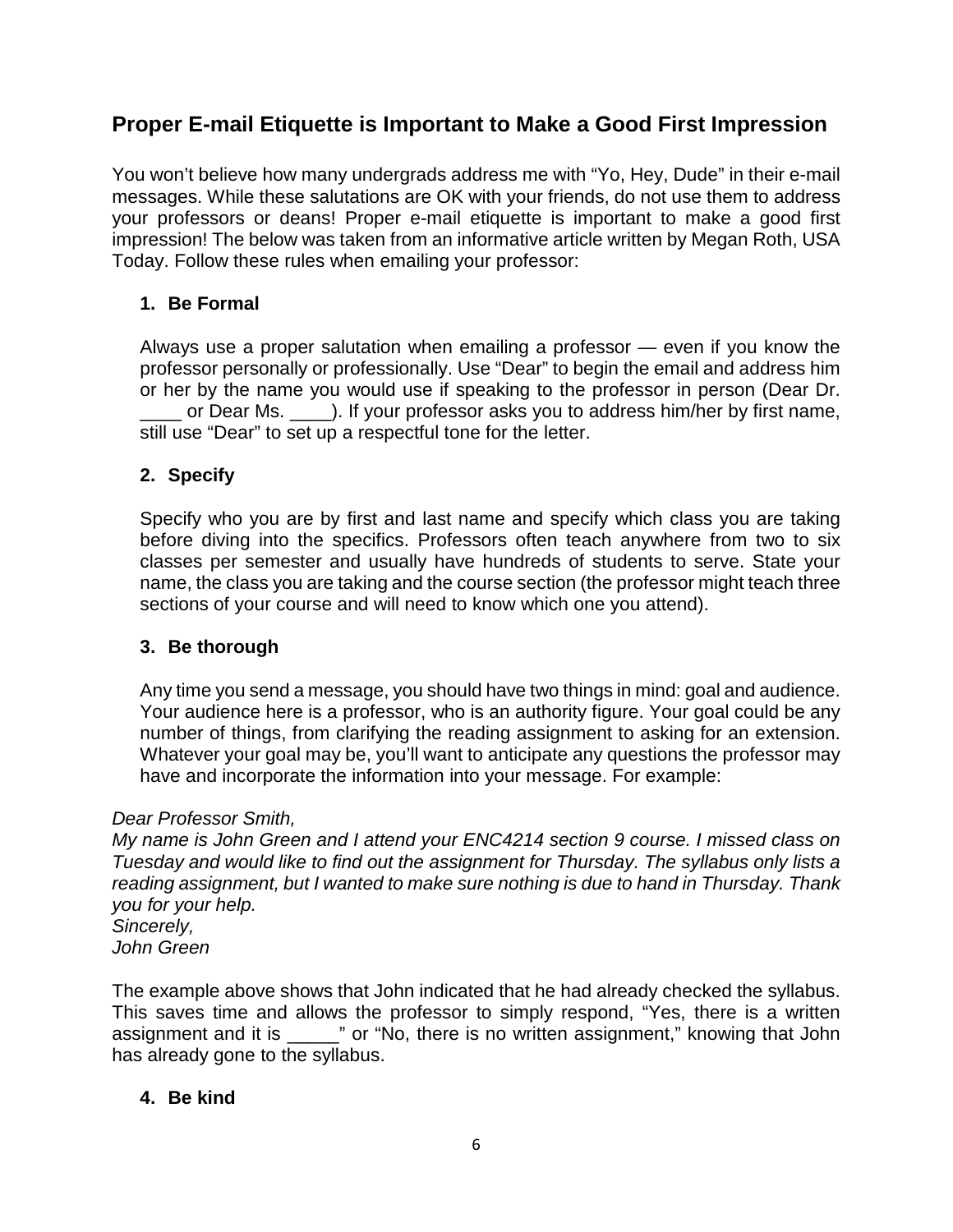Professors are people, too. They have friends, families, hobbies and favorite foods. So, when you email a professor, remember that you are not writing to an entity, a building or a computer — you are communicating with a real person. Be kind, be thankful and never come across as demanding. This can be accomplished with the "You Attitude," a concept that asks you to consider yourself as the reader. What words or sentences would be off-putting? For example:

"Get back to me as soon as possible." This sentence is demanding, pushy and gives a direct command — something you want to avoid. After all, you are communicating with a higher-up.

"Please advise me at your convenience." This conveys respect and awareness. The professor is not a public servant and doesn't need to do anything as soon as possible for you.

Using the "You Attitude" establishes goodwill and respect and increases the chances you will receive the help you need. It also won't hurt to thank the professor at the end of the email, which establishes good rapport (see the example above).

#### **5. Proofread**

Perhaps the most important and final step - proofreading ensures that you come across as professional and caring. An email full of errors and faulty sentence structure is sure to enflame a busy professor. After all, if your writing is unclear, the reader has to work to understand what you want. Do the work on your end and make the message clear and easy to read. For a short message, don't get fancy. Use simple syntax (subject-verb-object) and proofread for run-on sentences, misspellings and other errors.

Together these tips will make emailing your professor a breeze.

Dr. Risa Sodi, Assistant Dean of Academic Affairs & Director of Advising and Special Programs, has a terrific website, [https://advising.yalecollege.yale.edu,](https://na01.safelinks.protection.outlook.com/?url=https%3A%2F%2Fadvising.yalecollege.yale.edu&data=02%7C01%7C%7C682b462b16544cb46d3f08d5d09b30e2%7Cdd8cbebb21394df8b4114e3e87abeb5c%7C0%7C0%7C636644287301915740&sdata=aWjk6EdC7F9QdreqtwywgWqjfJ7YfhZw6032xhu4OBI%3D&reserved=0) that contains numerous other resources that you will find useful.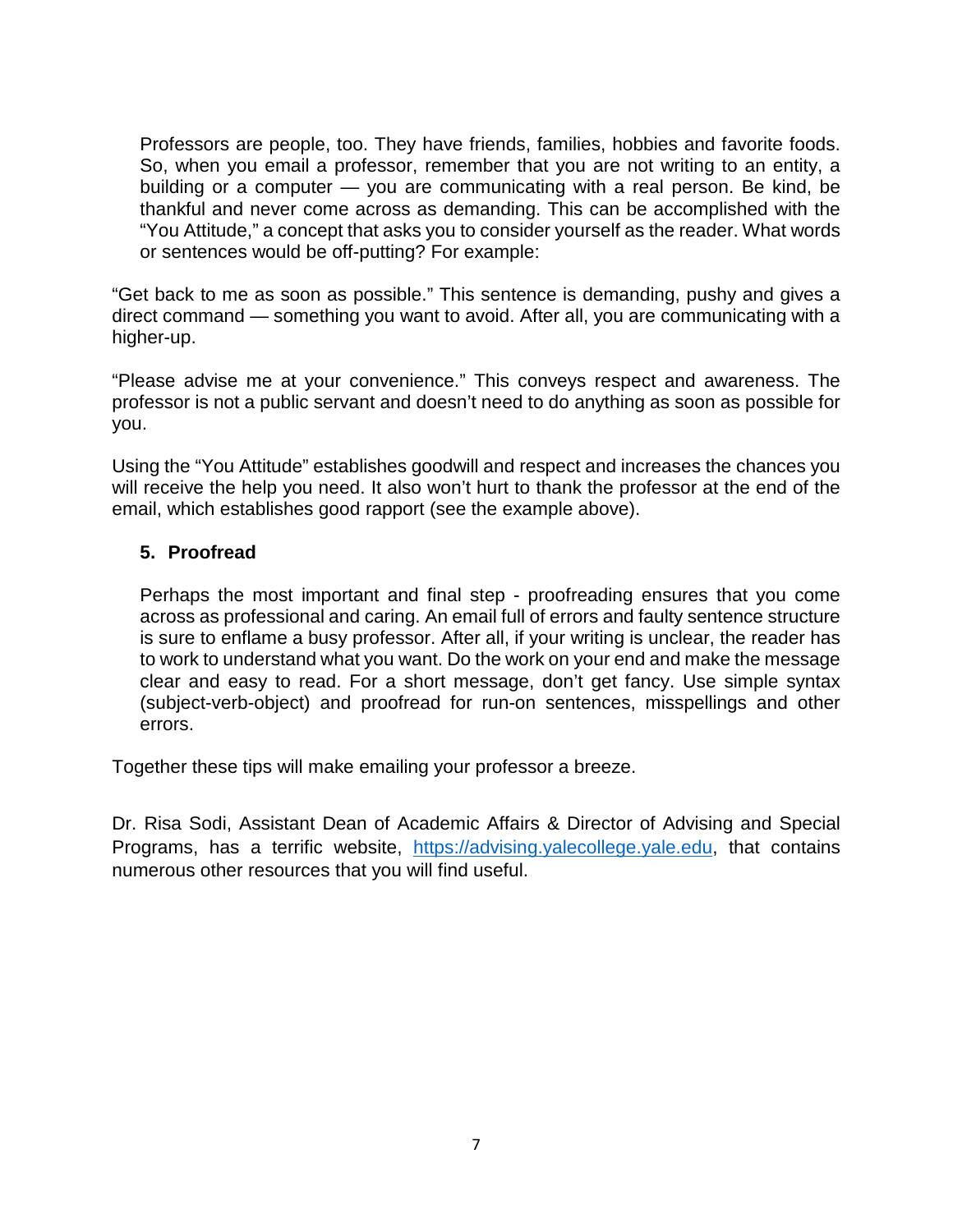# **How to Hit the Academic Ground Running**

The first key to academic success at Yale is to know what your professor expects from you. The Academic Strategies Program, [https://poorvucenter.yale.edu/academic](https://poorvucenter.yale.edu/academic-strategies-program)[strategies-program,](https://poorvucenter.yale.edu/academic-strategies-program) a part of the Center for Teaching and Learning (CTL), is a very valuable website that teaches you how to start smart in your classes. This link, [https://poorvucenter.yale.edu/undergraduates/academic-strategies-program/how-do](https://poorvucenter.yale.edu/undergraduates/academic-strategies-program/how-do-yale-some-advice)[yale-some-advice](https://poorvucenter.yale.edu/undergraduates/academic-strategies-program/how-do-yale-some-advice) contains invaluable information. Read EVERYTHING in it, then read it again.

A second key to academic success is to use the tutoring service, if needed, for all your intro STEM classes. I can't stress this enough. USE THE COURSE-BASED PEER TUTORS! This is especially true for large STEM intro classes. Visit this link, [https://ctl.yale.edu/tutoring/quantitative-reasoning-science,](https://ctl.yale.edu/tutoring/quantitative-reasoning-science) to find out more about this essential resource.

Each residential college also host science and quantitative reasoning (QR) peer tutors with unique specialties with drop-in hours, [https://ctl.yale.edu/tutoring/quantitative](https://ctl.yale.edu/tutoring/quantitative-reasoning-science/drop-residential-college-mathscience-tutors)[reasoning-science/drop-residential-college-mathscience-tutors.](https://ctl.yale.edu/tutoring/quantitative-reasoning-science/drop-residential-college-mathscience-tutors)

You can also request individual peer tutors, if needed. For more information contact Dr. Purushothaman, [kailas.purushothaman@yale.edu.](mailto:kailas.purushothaman@yale.edu)

A third key to success is to go to your professors' office hours every week. They have this time set aside especially for you to ask questions about anything related to class work. Professors often use this time to review a difficult topic or p-set, or to review contents covered in an upcoming exam. If you don't go, you will miss out on these VALUABLE nuggets of wisdom. Going to office hours is also a great opportunity to interact with your professors.

Many STEM departments will be rolling out a new peer mentor program for their majors this year. Juniors and seniors chosen by the departmental Director of Undergraduate Studies (DUS) will function as ambassadors to teach first-year students more about their majors. Reach out to the DUS in a major you are interested in, get the e-mail address of a peer mentor and then grab a meal with one of them. Upper-level students are one of the best resources to get the low-down of a particular major.

Finally, those of you in the STARS I Program will have your own peer mentors assigned to you. Take advantage and meet with them often, they are an invaluable source of STEM information. If your STARS I mentor cannot answer a question, she/he will direct you to other STARS I mentors who can. You are also free to get in touch with other STARS peer mentors to ask them questions. [https://science.yalecollege.yale.edu/stars/stars-i](https://science.yalecollege.yale.edu/stars/stars-i-academic-year-program)[academic-year-program](https://science.yalecollege.yale.edu/stars/stars-i-academic-year-program)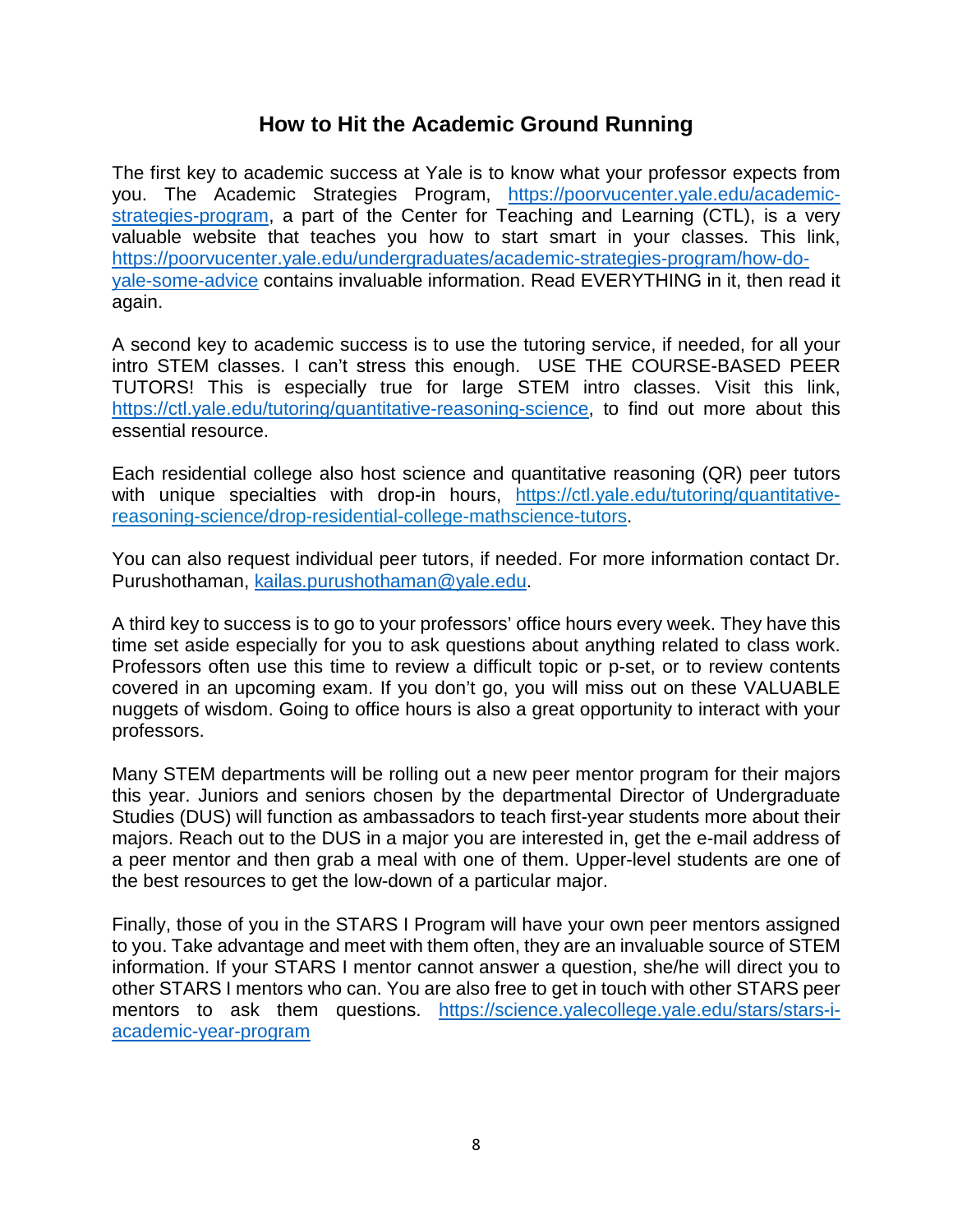# **Recommended Small Enrollment Science Classes for First-Years**

Our introductory biology, chemistry and physics courses are fabulous and well taught, and you need to take all of them if you are a MBB/MCDB/EEB/BME major and/or premed. But they are large classes, and some first-years might find it intimidating to get to know their professors. The solution is to take one large intro science class and a smaller science class on some science topic that interests you. Below are the small STEM classes that I recommend you shop. They come in two flavors; first-year seminars or Coursebased Undergraduate Research Experience (CURE) classes.

#### **First-year STEM Seminars**

These classes delve into a specific topic in detail. They are capped at 18 students (classes are typically much smaller), so you really get to know your professor and classmates well. If you love to interact closely with a professor and to talk about science in a small group setting, this is your type of class. Many professors also take their seminar classes on cool field trips; I take mine to the Museum of Natural History in NYC prepandemic. Be aware that there is a lottery for these classes, so you might not get into the one you want. Remember, you only get to take these classes as first-years, so don't miss the opportunity! For up to date listings, check out [https://courses.yale.edu/.](https://courses.yale.edu/)

#### **Course-based Undergraduate Research Experience (CURE) Classes**

Through funding from the Howard Hughes Medical Institute, Yale has designed courses intended to increase hands-on research experiences for first-year students and sophomores via lab courses that have no prerequisites. These CURE classes mix lectures with hands-on research projects and are an excellent way for first-years and sophomores without previous research experiences to learn about research methodologies in a specific discipline. E-mail the course instructors for further information. Some class enrollments may be capped. For up to date listings, go to: <https://courses.yale.edu/>

#### **Biology Laboratory Courses**

If you are eager to do undergraduate research in biology but have no previous lab experience, you might want to consider taking one of the MCDB lab courses below. Dr. Moreno does a great job making Yale undergrads familiar with the latest techniques in biological research and prepares them to think like a scientist. After taking her lab course(s), you'll hit the ground running when you do research in a Yale bio lab over the summer. Her labs are great for preparing students who want to secure a Yale First-Year Summer Research Fellowship, [https://science.yalecollege.yale.edu/yale-college-first](https://science.yalecollege.yale.edu/yale-college-first-year-summer-research-fellowship-sciences-engineering)[year-summer-research-fellowship-sciences-engineering,](https://science.yalecollege.yale.edu/yale-college-first-year-summer-research-fellowship-sciences-engineering) or a position in the STARS Summer Research Program, [https://science.yalecollege.yale.edu/stars/stars-i-summer](https://science.yalecollege.yale.edu/stars/stars-i-summer-research-program)[research-program.](https://science.yalecollege.yale.edu/stars/stars-i-summer-research-program)

Also, if you are pre-med and are NOT doing any biology related research, you will need to take two semesters of biology lab. These labs below are very good choices. Even if you have extensive independent research experience, it's a good idea for pre-meds to take 1 semester of biology lab at Yale.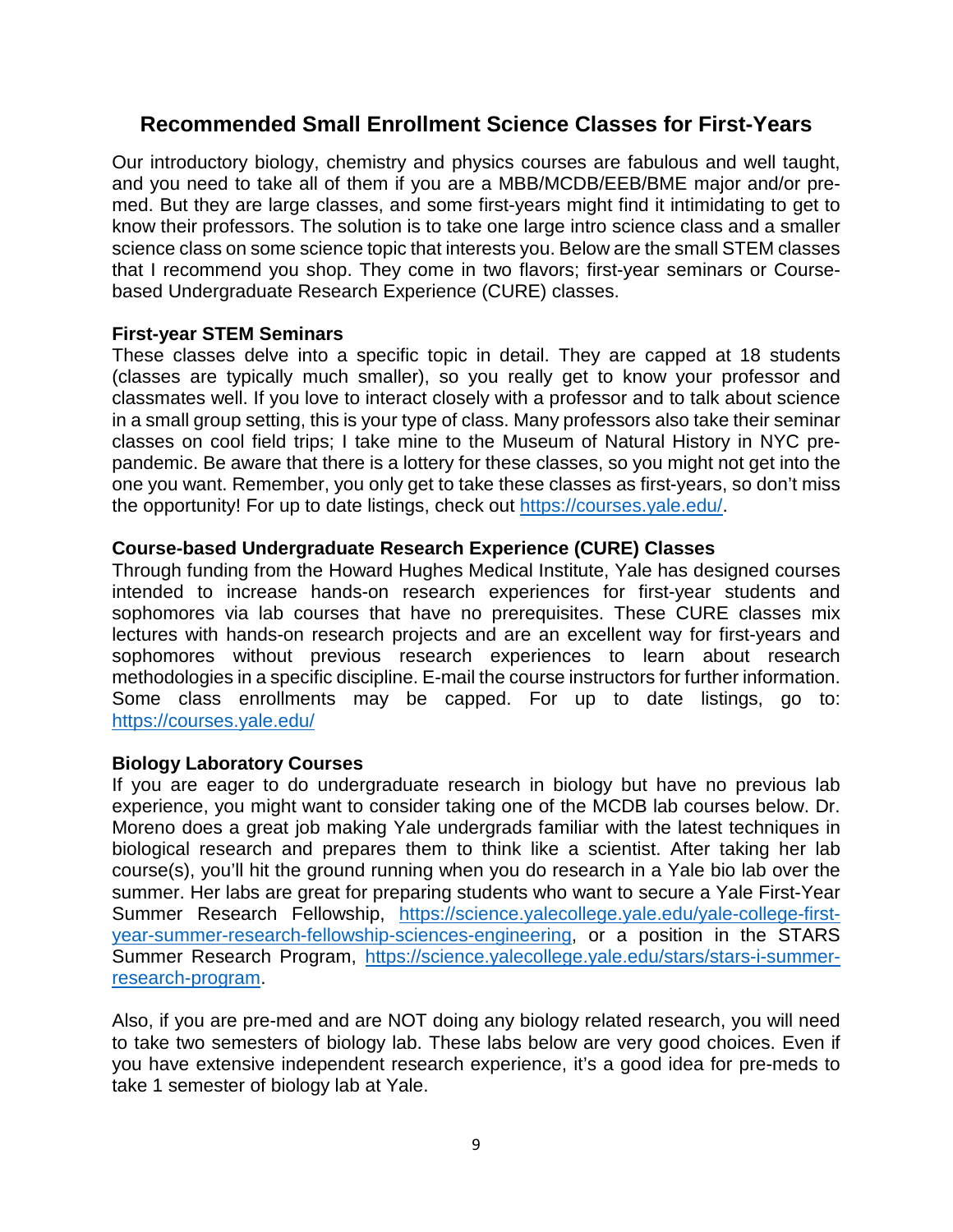#### **MCDB 221La, Model Organisms in Biological Research** Maria Moreno

An introduction to research and common methodologies in the biological sciences, with emphasis on the utility of model organisms. Techniques and methods commonly used in biochemistry, cell biology, genetics, and molecular and developmental biology; experimental design; data analysis and display; scientific writing. With permission of instructor or concurrently with or after [BIOL](http://catalog.yale.edu/search/?P=BIOL%20101) 101, [102](http://catalog.yale.edu/search/?P=BIOL%20102) or [103.](http://catalog.yale.edu/search/?P=BIOL%20103) WR, SC  $\frac{1}{2}$  Course cr **HTBA** 

#### **MCDB 201Lb, Molecular Biology Laboratory** Maria Moreno

Basic molecular biology training in a project-based laboratory setting. Experiments analyze gene function through techniques of PCR, plasmid and cDNA cloning, DNA sequence analysis, and protein expression and purification. Instruction in experimental design, data analysis, and interpretation. Concurrently with or after [MCDB](http://catalog.yale.edu/search/?P=MCDB%20200) 200, or with permission from instructor. For freshmen and sophomores interested in research integrated laboratory experience. Special registration procedures apply. Interested students must contact the instructor and attend an organizational meeting during the first week of classes. WR, SC ½ Course cr HTBA

#### **STEM classes without prerequisites**

If you are looking to fulfill a SC or QR credit, and want to take a class without any prerequisites, look here for a list of Science Courses without prerequisites, [https://science.yalecollege.yale.edu/academics/faculty-resources/science-courses](https://science.yalecollege.yale.edu/academics/faculty-resources/science-courses-without-prerequisite)[without-prerequisite,](https://science.yalecollege.yale.edu/academics/faculty-resources/science-courses-without-prerequisite) and here for Quantitative Reasoning courses without prerequisites, [https://science.yalecollege.yale.edu/academics/courses/qr-courses/qr-courses-without](https://science.yalecollege.yale.edu/academics/courses/qr-courses/qr-courses-without-prerequisite)[prerequisite.](https://science.yalecollege.yale.edu/academics/courses/qr-courses/qr-courses-without-prerequisite)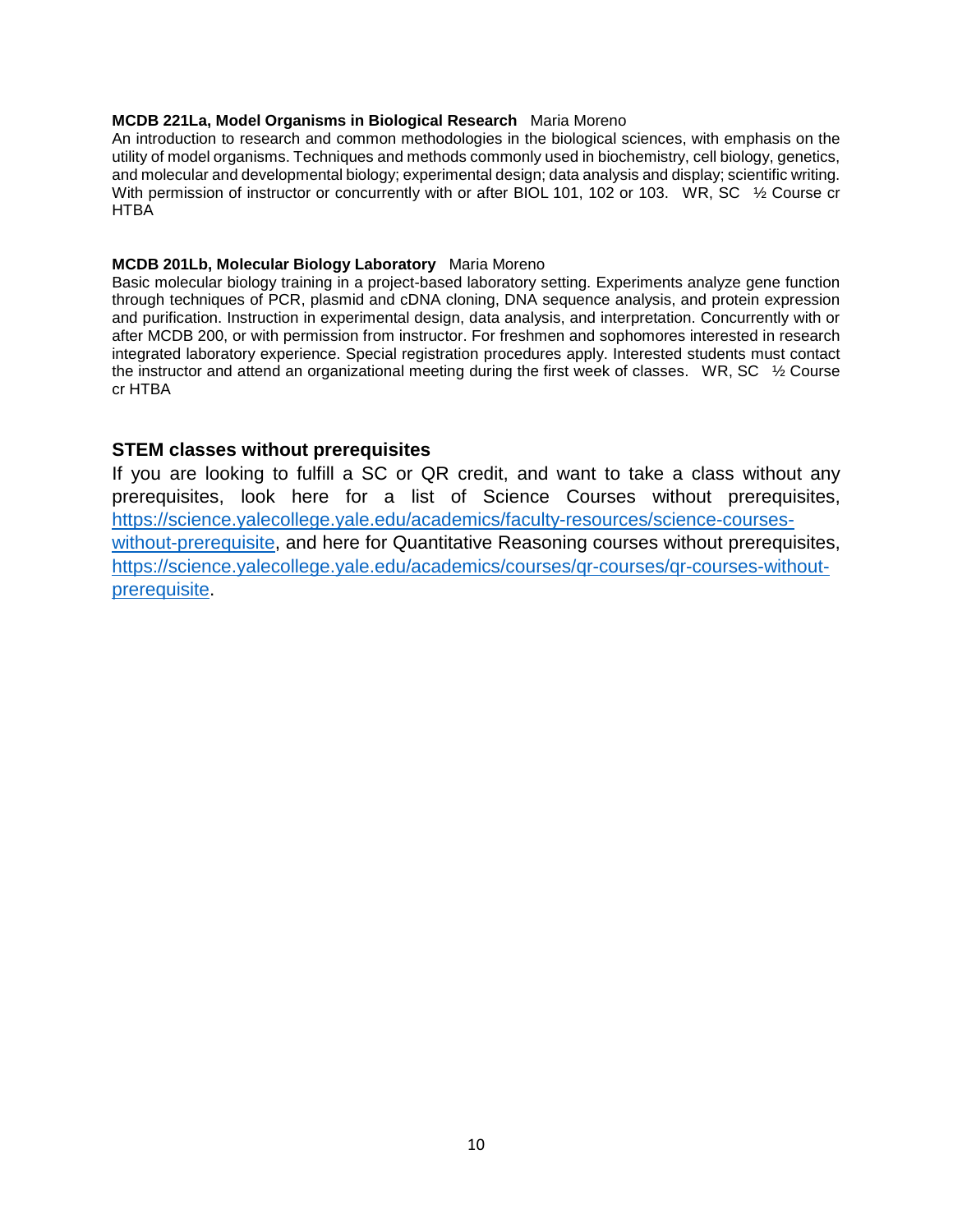#### **The Importance of the Humanities in STEM**

Contributed by Emme Magliato '23, Jaida Morgan '23 and Jeremy Otridge '22

The devastating COVID-19 pandemic illuminated how inequities on the basis of race, gender, class, disability, and citizenship deeply impact health and life outcomes. By becoming more well-rounded STEM majors, we can address this long-lasting and significant health and social inequality. Anyone pursuing a career in science or medicine must learn about the history behind the policies, technologies, and disparities that will influence your future patients' health care management.

#### **Why the Humanities?**

Historically, science, research, and medicine have built and perpetuated systems of oppression against Black, brown, and Indigenous communities through their sweeping generalizations and often malicious foundations. Courses in [Sociology,](https://sociology.yale.edu/academics/undergraduate-program) [Anthropology,](https://anthropology.yale.edu/academics/undergraduate-program) [African American Studies,](https://afamstudies.yale.edu/undergraduate-major) [History of Science, Medicine, and Public Health,](https://hshm.yale.edu/undergraduate-major) and [Ethnicity,](https://erm.yale.edu/academics)  [Race, and Migration](https://erm.yale.edu/academics) and other fields can provide context for present-day injustices and enable researchers to better understand the larger environment in which their research takes place. Part of being a responsible physician and researcher is being compassionate and understanding, thinking critically, and communicating efficiently and accessibly. The humanities foster such skills while also allowing students to engage with the human impacts of their scientific discoveries.

**Courses of Interest:** Note that not all of these courses are offered every semester/year. Courses about historical cultures of healing reveal the limits of medical knowledge, the vulnerability of disadvantaged populations, and the relativity of medical ethics. They allow students the opportunity to understand the past, present, and future impacts of the sciences that they are studying as part of their STEM curricula.

#### **[History of Science Medicine and Public Health](https://hshm.yale.edu/undergraduate-major)**

- HSHM 212: Historical Perspectives on Global Health
- HSHM 206: History of Reproductive Health and Medicine in the U.S.
- HSHM 321 Cultures of Western Medicine
- HSHM 241: Sickness and Health
- HSHM 406: Healthcare for the Urban Poor
- HSHM 436: Health and Incarceration in U.S. History.

#### **[Sociology](https://sociology.yale.edu/academics/undergraduate-program)**

- SOCY127: Health and Illness in Social Context
- SOCY 351: Race, Medicine, and Technology

#### **[Anthropology](https://anthropology.yale.edu/)**

- ANTH 011: Reproductive Technologies
- ANTH 018: Scientific Thinking and Reasoning
- ANTH 116: Introduction to Biological Anthropology
- ANTH 204: Molecular Anthropology
- ANTH 230: Evolutionary Biology of Women's Reproductive Lives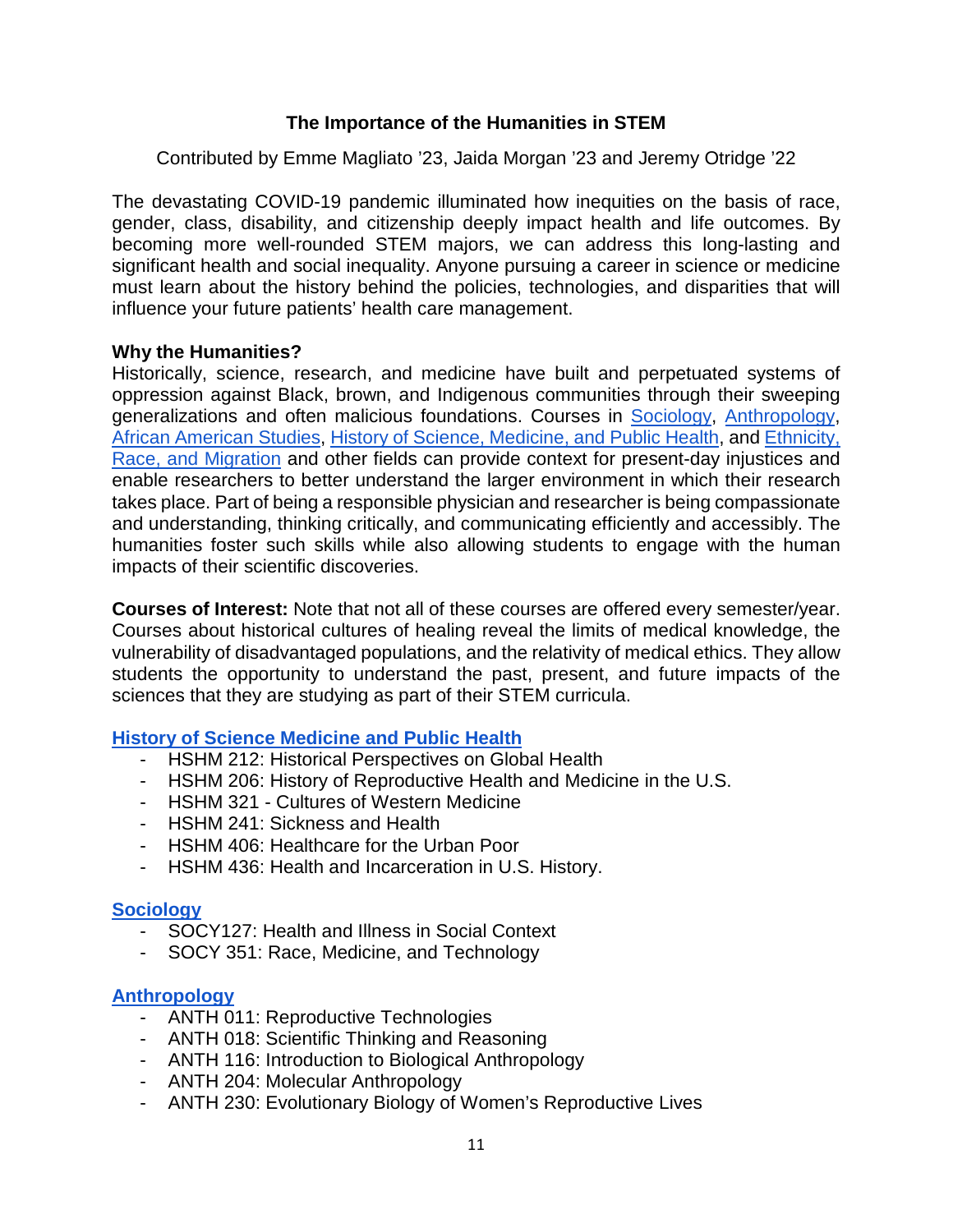- ANTH 386: Humanitarian Interventions: Ethics, Politics, and Health
- ANTH 448: Medical Anthropology at the Intersections: Theory and Ethnography

#### **[Ethnicity, Race, and Migration](https://erm.yale.edu/academics)**

- ER&M 200: Introduction to Ethnicity, Race, and Migration
- ER&M 412: Native American Health

#### **[African American Studies](https://afamstudies.yale.edu/undergraduate-major)**

- AFAM 213: Medicine and Race in the Slave Trade
- AFAM 384: Slavery, Race, and Yale
- AFAM 752: Medicine and Empire

#### **[Women's, Gender, and Sexuality Studies](https://wgss.yale.edu/undergraduate-program)**

- WGSS 335: LGBTQ Life Spans

#### **[Other](https://wgss.yale.edu/undergraduate-program) Courses**

- HLTH 230: Global Health: Challenges and Responses
- Physics 170: Being Human in STEM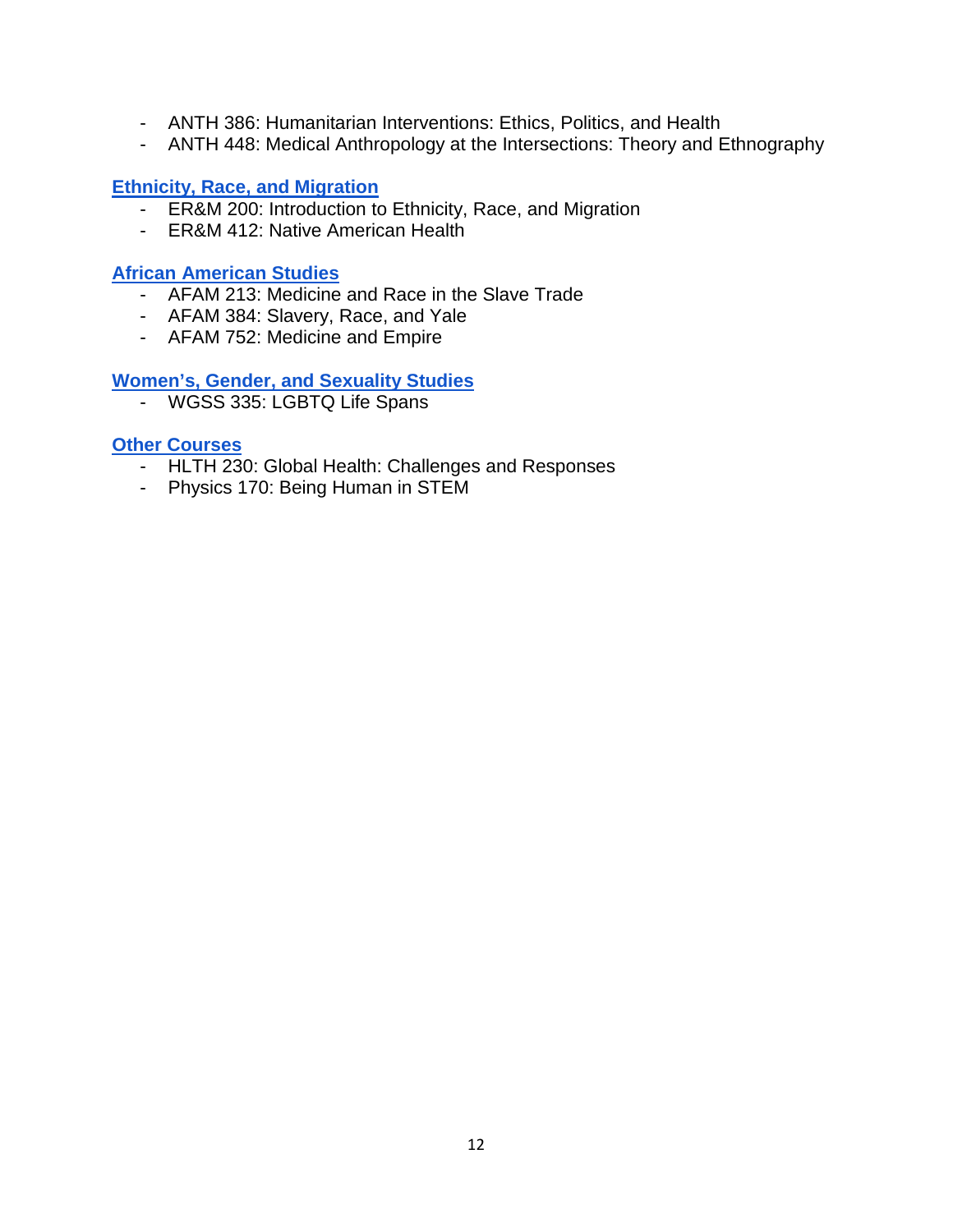# **Undergraduate Research**

Undergraduates in labs with caring mentors tell me that doing independent research is the most rewarding activity during their Yale career. I think all STEM majors should try doing some form of independent research for at least a summer. If you hate it, fine, you've tried it. If you love it, well, I don't have to tell you how thrilling making new discoveries can be. I love it so much I made it my career. You can too.

The Science and QR website, [https://science.yalecollege.yale.edu/,](https://science.yalecollege.yale.edu/) should be your go-to place if you are interested in independent research with a lab at Yale. It contains information on why and when you should do research, how to find a mentor, and fellowships that support undergrad STEM research. Read every section, especially the sections titled, "*Entering Research*" and "*Choosing a Mentor*". Then read those sections again. Be sure to also check out the schedule for my monthly workshops on how to find a mentor, how to write a research proposal, etc. on the link above.

The Yale Center for International and Professional Experience also has a website, [https://funding.yale.edu/fellowships,](https://funding.yale.edu/fellowships) that contains information on fellowships and funding as well as other summer opportunities; although most of these are not STEM fellowships.

Another useful website is, [https://yura.yale.edu/.](https://yura.yale.edu/) The Yale Undergraduate Research Association created a database that allows you to type in key science words to look up Yale researchers working in those areas. Very cool and very helpful.

Are you a woman and/or a student from an underrepresented group? Then the STARS Programs might be for you. Check out these amazing programs, [https://science.yalecollege.yale.edu/stars.](https://science.yalecollege.yale.edu/stars) They have been supporting STEM students since 1995!

Have you already found a great lab, but need funding? Here's what you should look at, [https://science.yalecollege.yale.edu/yale-science-engineering-research/fellowship](https://science.yalecollege.yale.edu/yale-science-engineering-research/fellowship-grants)[grants.](https://science.yalecollege.yale.edu/yale-science-engineering-research/fellowship-grants) There is a fellowship specifically to support **first-year students**, [https://science.yalecollege.yale.edu/yale-college-first-year-summer-research-fellowship](https://science.yalecollege.yale.edu/yale-college-first-year-summer-research-fellowship-sciences-engineering)[sciences-engineering,](https://science.yalecollege.yale.edu/yale-college-first-year-summer-research-fellowship-sciences-engineering) and a fellowship to support **sophomores and juniors**, [https://science.yalecollege.yale.edu/yale-undergraduate-research/fellowship](https://science.yalecollege.yale.edu/yale-undergraduate-research/fellowship-grants/yale-college-deans-research-fellowship)[grants/yale-college-deans-research-fellowship.](https://science.yalecollege.yale.edu/yale-undergraduate-research/fellowship-grants/yale-college-deans-research-fellowship)

If you are on financial aid and want to do research in an institution back home over the summer, now you can! Check out this link for more information on the Summer Experience Award (SEA) that you can be used to fund a research position, <https://ocs.yale.edu/channels/summer-experience-award/>

Please note that there is no funding available for students doing research during the academic term except for the STARS II program which can provide financial support in your junior and senior years, [https://science.yalecollege.yale.edu/stars/stars-ii-program.](https://science.yalecollege.yale.edu/stars/stars-ii-program)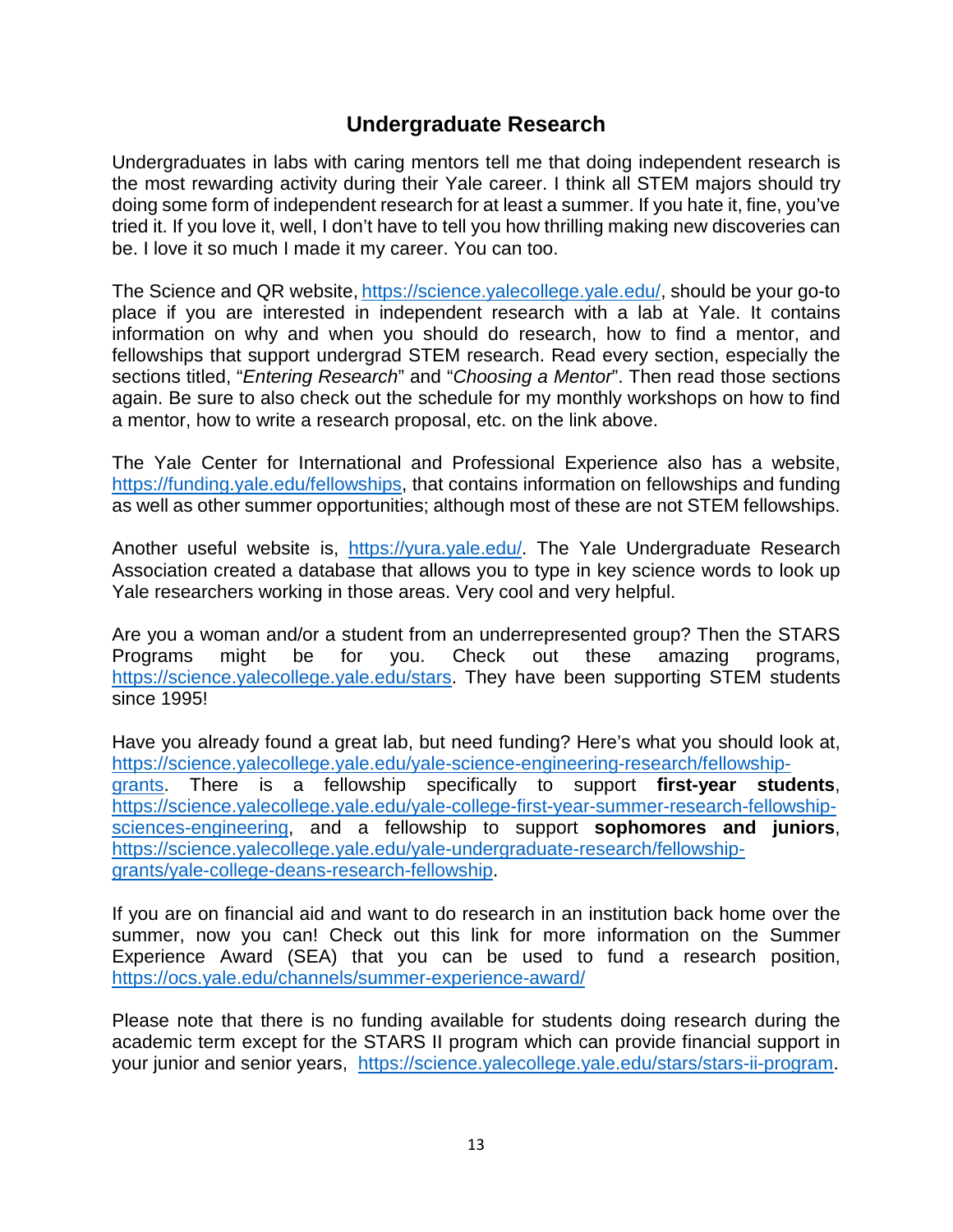Do you want to do STEM research in a foreign country? Find a professor who is willing to host you, formulate a research project and apply for the Tetelman and Bates Fellowships, [https://science.yalecollege.yale.edu/yale-undergraduate](https://science.yalecollege.yale.edu/yale-undergraduate-research/fellowship-grants/tetelman-fellowship-international-research-sciences)[research/fellowship-grants/tetelman-fellowship-international-research-sciences.](https://science.yalecollege.yale.edu/yale-undergraduate-research/fellowship-grants/tetelman-fellowship-international-research-sciences)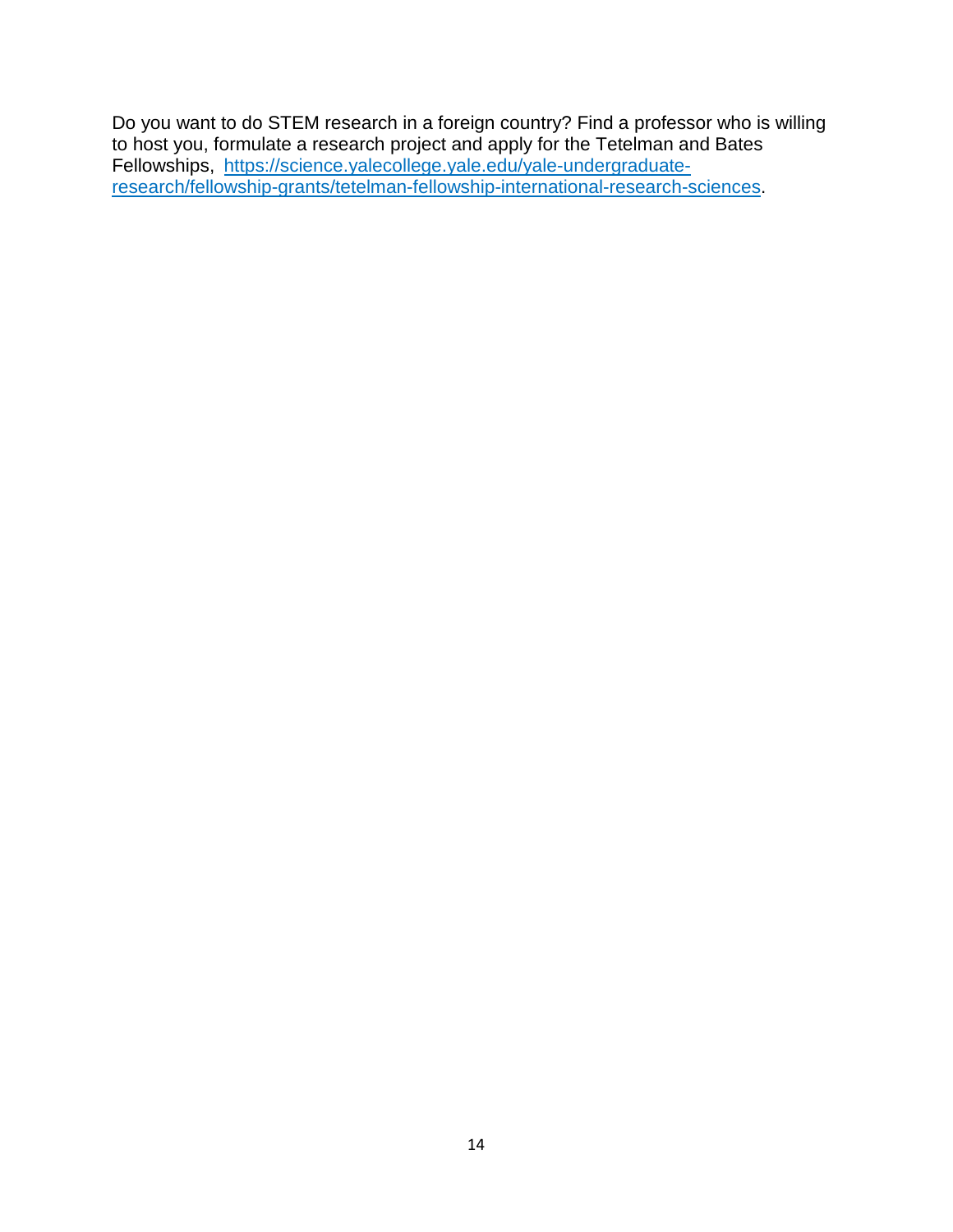# **Places to Study**

#### Contributed by Grace Kim '20

It is essential for you to find a good, safe, quiet place to study, ideally away from your dorm room (too many distractions). I always studied in the Sterling library stacks, floor 3M. It's nice and quiet up there, and a bit spooky which made me work fast. I stayed there every night from 6PM onwards until I finished studying. Get your study routine down, and stick to it. Be smart, make sure where you study is safe, especially if you are studying by yourself. Below are some places to study in and around Yale.

Residential Colleges:

- **Computer Labs**
- Buttery (especially silent and empty in the mornings to mid-afternoon)
- Common Room (for collaborative study—go here if you want to talk)
- Library (for *quiet*, independent study)
- Dining hall (some dining halls are open for studying at night)
- Seminar Rooms
- **Student Meeting Spaces**

Science Hill

- KBT (Klein Biology Tower) Café
	- o Located on top of science on the first floor of Klein Biology Tower<br>
	o Great for grab & go use of your breakfast swipe (8:00-10:30am) a
	- Great for grab & go use of your breakfast swipe (8:00-10:30am) and lunch swipe (11:00am-2:30pm)
- Kroon Hall School of Forestry & Environmental Studies
	- o Go to the third floor for desks and windows
- CSSI (Center for Science and Social Science Information)
	- o Located at the basement of KBT<br>
	o Large computer lab and library (c
	- o Large computer lab and library (double screens, Matlab/Solidworks/R installed on most computers)<br>
	o Open until 11pm (Mondav through Thursdav)
	- Open until 11pm (Monday through Thursday)
	- o Study space with limited computers open 24/7
- Divinity School Library
	- o Way up science hill—take the Blue (going up)/Red (coming down) line shuttle if needed o<br>Beautiful, peaceful library with lots of light (Recommend: The Day Reading Room)
	- o Beautiful, peaceful library with lots of light (Recommend: The Day Reading Room)<br>o Your lunch swipe works in the Divinity School Refectory
	- Your lunch swipe works in the Divinity School Refectory
- Rosencrantz Hall Political Science building
	- o Across the street from the new colleges
		- o Lots of light, couches, tables<br>
		o Multiple floors to study at with
		- Multiple floors to study at with a computer room in the basement
- CEID (Center for Engineering, Innovation, and Design)
	- o Located between SSS and Watson Hall
	- o Rooms with whiteboard walls available upstairs as well
	- $\circ$  A lot less popular in the mornings on weekends (can get really crowded during exam seasons)<br>  $\circ$  aroup study, computers with technical programs installed
	- group study, computers with technical programs installed
	- o Get membership for 24/7 swipe access here:<http://ceid.yale.edu/member/#membership>
- Watson Hall
	- o CS Department building across from Grove Cemetery
	- o Has study space on 2nd floor

Hillhouse Ave

- **Watson Center** 
	- o Across the skating rink on Sachem Street
	- o Classrooms and study spaces throughout
- 17 Hillhouse
	- o 1st floor computer labs, printers, and whiteboard walls<br>
	o Study spaces and whiteboards on upper levels as well
	- Study spaces and whiteboards on upper levels as well
- Dunham Lab
	- o Has computer lab on first floor with technical programs installed
	- o Classrooms and whiteboards throughout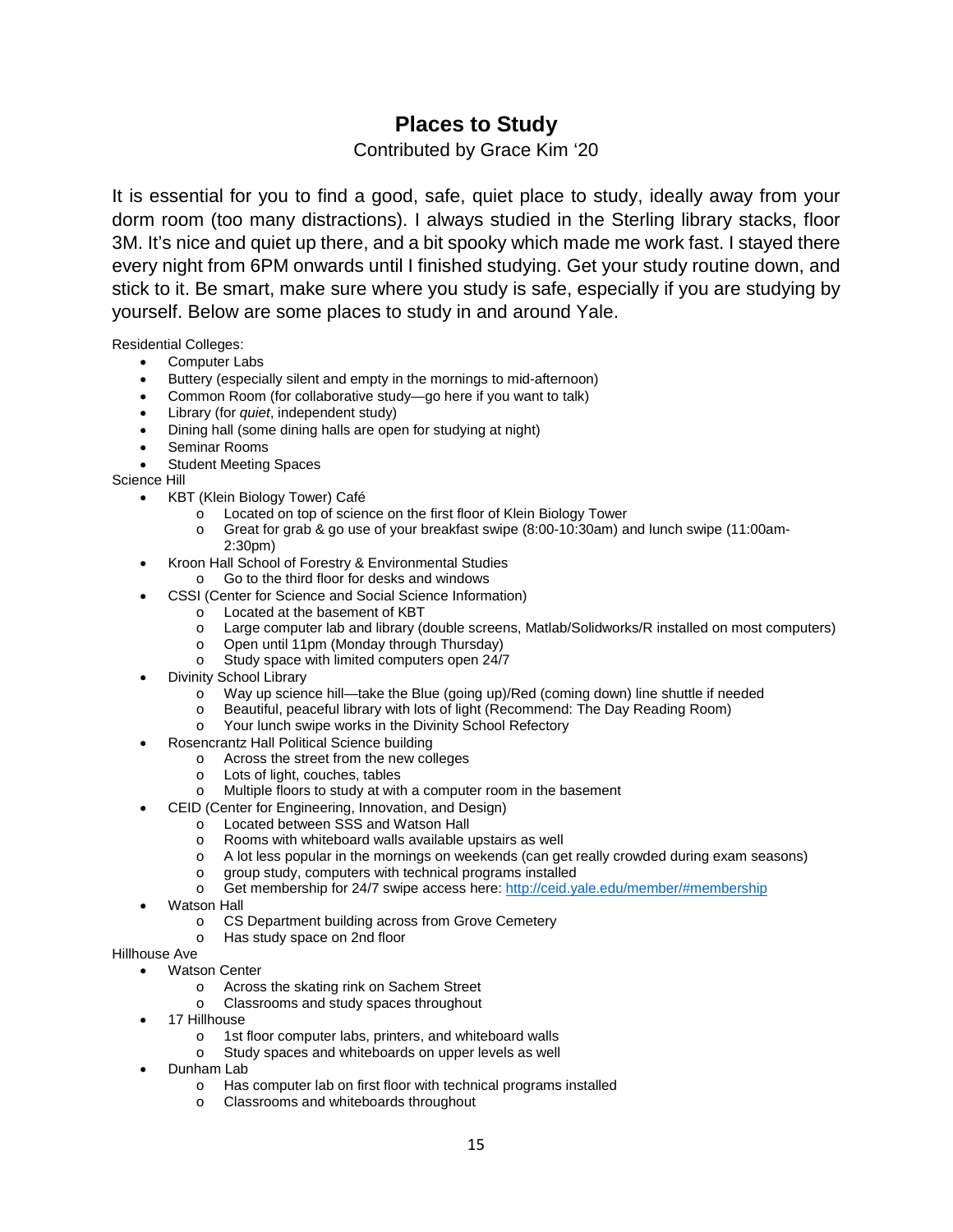- Mason Lab
	- o Common room (1st floor right inside entrance)

On Old Campus

- Phelps Hall
	- o Located on the left as you walk through Phelps Gate into Old Campus
	- o Classrooms with bright lighting and white boards
	- LC (Linsly-Chittenden Hall)
		- o Located across from Connecticut Hall on Old Campus<br>
		Classrooms and seminar rooms throughout
		- Classrooms and seminar rooms throughout
		- o Top floors tend to be the most empty

#### Libraries

- Sterling Library Link to Study Spaces (Reservation Links included)[: http://web.library.yale.edu/places/to](http://web.library.yale.edu/places/to-study)[study](http://web.library.yale.edu/places/to-study)
- *Would highly recommend signing up for the Sterling Library Tours (emails sent out for sign-ups during the fall semester) which teaches you about library resources, such as your personal librarian, how to find books yourself with a call number, and how the Yale library system is organized*

Link has all the different available locations but some recommendations for locations more commonly used by undergraduate students:

- o Bass Library
	- Located on Cross Campus underground
		- Can reserve rooms on the lower level for group study/meeting
- o Sterling Library
	- Located on Cross Campus; big center building
	- Linonia and Brothers reading room (through main doors and take a right after you pass security; more comfortable atmosphere than the more popular Starr Reference Room)
	- Stacks (straight through the main doors and up the elevator to any floor; has individual desks along the walls)

#### Coffee Shops

- Jojo's
	- o Located on the corner of Park and Chapel
	- o Great coffee and food (and they give free food to the homeless, so supporting them is good!)
	- o Relatively quiet
	- o Limited tables and seating
- Koffee?
	- Located off Whitney on Audubon Street<br>○ Good coffee, hipster ambience, comfy s
	- Good coffee, hipster ambience, comfy seating
- Blue State Coffee
	- o Has two locations: Wall Street and York Street<br>o Wall St is closest Very standard coffee shop fee
	- Wall St is closest Very standard coffee shop feel, lots of table
- Book Trader
	- o Located at Chapel and York Street<br>
	o Great coffee, lots of tables, outdoor
	- Great coffee, lots of tables, outdoor seating
- Willoughby's
	- o Has two locations: behind TD (Timothy Dwight College) on the corner of Church and Grove or across from JE (Jonathan Edwards College) on York Street
	- Good iced coffee and tea<br>○ Lots of tables
	- Lots of tables
- **Starbucks** 
	- o Located on College Street across from Old Campus<br>
	o The normal Starbucks atmosphere
	- The normal Starbucks atmosphere<br>○ Often crowded and busy
	- Often crowded and busy
	- o Good energy booster if you are having trouble staying awake; a bit distracting if you are trying to focus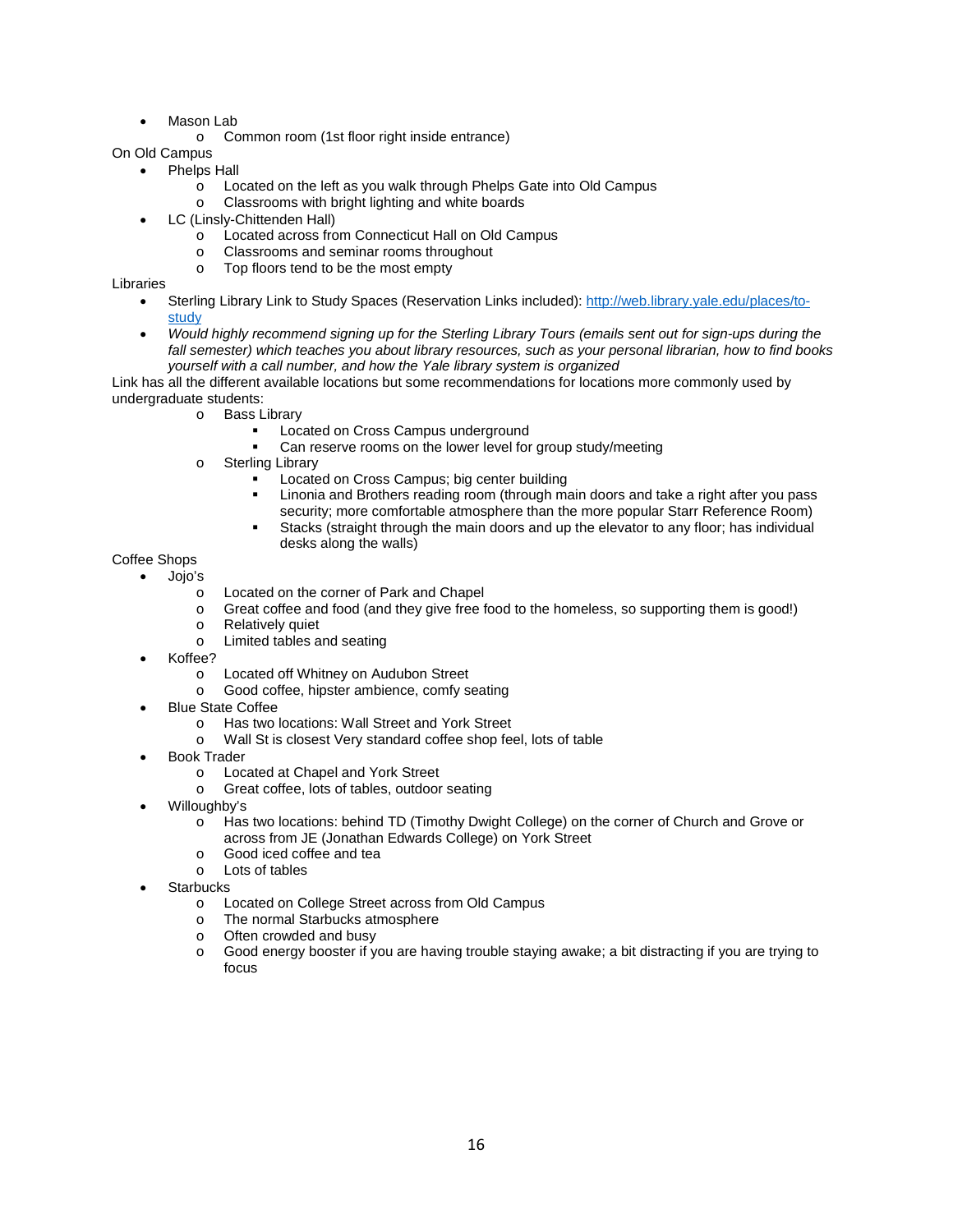# **Advice for Pre-Meds**

Going to medical school to become a physician is a big decision to make, so make sure you know what you are in for. Besides four years at Yale, there are four years of medical school, four to seven years of medical residency in a speciality, one to two years of fellowship, and THEN you get to practice medicine. That's a long road. Make sure it's really what YOU want to do. I recommend that you volunteer for at least one year in a hospital to get hands-on experience taking care of patients, and make sure you like doing this before committing to a career in medicine.

Yale undergrads do very, very well when it comes to applying to and getting into medical schools, with almost 90% getting into a US medical school. Compare this with the ~45% national average. This high acceptance rate is unrelated to a student's major. For example, our English majors do as well as our MB&B majors in terms of medical school acceptances. I'm not saying that all of you will get into Yale Med or Harvard Med, but getting into any US medical school means that you will receive solid training in basic science/clinical medicine to become a good doctor. Remember, the secret is that for your future medical career success, **the quality of your residency program is more important than the medical school you attended**. So, don't stress out about getting into medical school! Do the best you can in your classes, volunteer in a hospital, and you'll have a very good chance of becoming a doctor after you graduate from Yale.

To get into medical school, you must take classes that satisfy the pre-med requirement. Yale does not have a "pre-med major". To help you think about when/what you should take, I've listed a typical pre-med curriculum below. Disclaimer: I sit on the MD/PhD committee at Yale Medical School so I am familiar with what Yale Medical School requires, but the specific class requirements sometimes vary from state to state. Below are *my recommendations only*, not the final word, but it applies to most med schools in the US.

You will need to decide by the end of sophomore year whether you want to go directly into med school after graduation from Yale, or whether you want to take a year or more off (a gap year). If you don't take a gap year, you must finish all your pre-med requirements by the end of junior year. Most undergrads now take a gap year after graduation before applying to medical school. It is much less stressful if you finish the medical school requirements over a 4-year period instead of 3. Post-baccalaureates (post-bacs) use their gap year(s) to finish a research project or to participate in clinical research. Medical school admission committees really like students with gap year experience. My suggestion is that you seriously consider taking one or two years off after graduating from Yale to do something interesting before applying to medical school.

The Office of Career Strategy, [https://ocs.yale.edu/,](https://ocs.yale.edu/) is the place to get started if you are considering medical school. This link, <https://ocs.yale.edu/channels/health-professions/> will help you begin your medical school application process. Make an appointment to speak with the wonderful OCS health professionals during the beginning of your sophomore year, when you are sure medical school is for you. While OCS professionals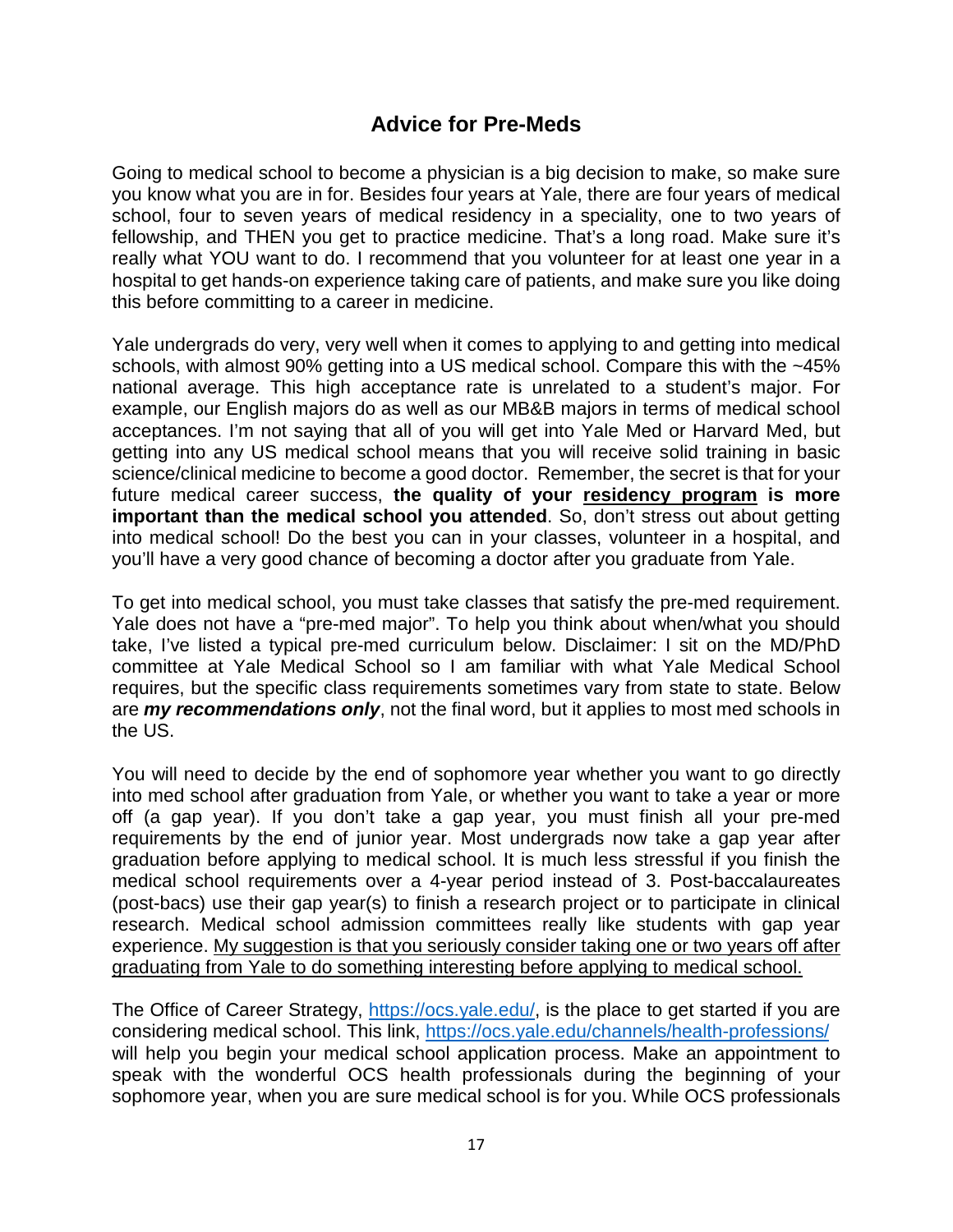are terrific at giving great advice, they are busy working with current juniors so don't be surprised if they do not get back to you immediately. Look out for my career talks on, "*Things to consider for medical and graduate schools*", on the Science & QR website, if you need additional information.

#### **My recommendations when to take specific pre-req classes for med school:**

\*This applies to any major at Yale.

#### **If you do not want to take a gap year:**

#### **First-year:**

General Chemistry (Chem 161+165 or 163+167) Gen Chem Lab (Chem 134L+136L) If you place into Freshmen Organic Chem: (Chem 174 and/or Chem 175); see notes A Organic Chem Lab (Chem 222L and/or 223L); see notes A Math 112, 115, 116 or 120 (depending on your preparation and major requirements) English 114 First-year seminar, CURE class or take a bio lab course (see p. 10 for more info).

**Summer:** Do research at Yale and start volunteering at a hospital/patient care facility.

**Notes A:** If you are choosing between taking either general chem or the intro bio sequence during your first-year, my recommendation is to start general chemistry first. The chemistry sequence has to be taken in order (general chemistry, organic chemistry, biochemistry) and if you don't start taking it during your first-year, you will either have to take a chemistry class in the summer or during your senior year (which means you will have to take a gap year).

Math is tricky - you need a year of calculus for med school, but most (not all - check your favorite schools) med schools will consider that you've fulfilled your math requirement if you received a 5 in BC calculus in HS. If you didn't take BC in HS, or took AB instead, you might need to take at least one semester of calculus at Yale. Talk to Kristin McJunkins in Office of Career Strategy to make sure.

**Most** med schools now require only ONE semester of organic chemistry plus ONE semester of organic chem lab (although many medical schools in Texas still require 1 year of orgo plus one year orgo lab). Check the specific requirements of your favorite schools to make sure. If you love orgo, take the full year.

#### **Sophomore year:**

Organic Chemistry 220 (1 semester) Organic Chemistry Lab 222L (1 semester) [or 1 semester of Biochemistry MBB 300 or MCDB 300] Bio 101, 102, 103, 104 Intro Psychology course (1 semester) Intro Statistics course (1 semester)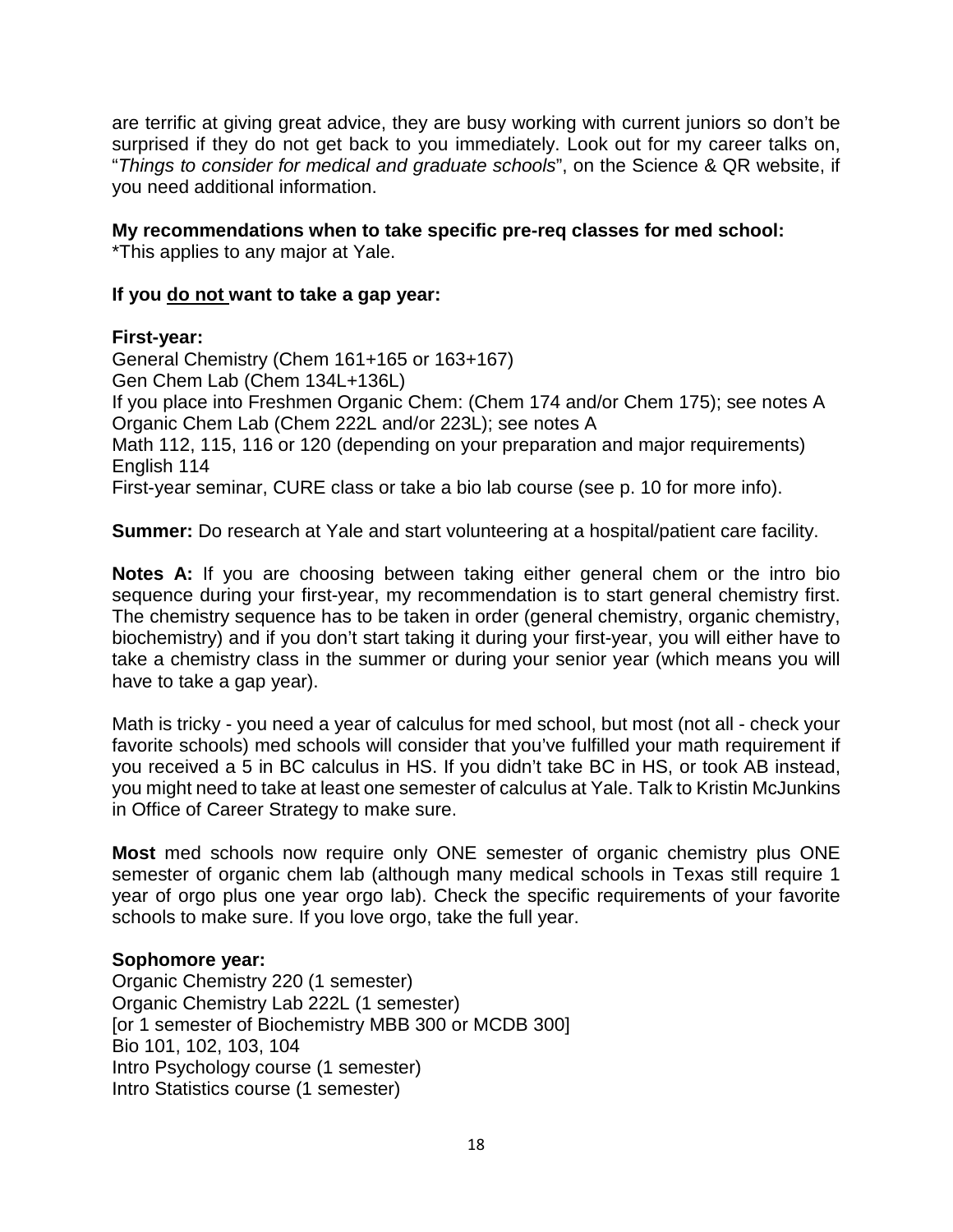A second English course or a course that will give you a WR credit

**Summer:** Do research at Yale or at another institution. Start volunteering in a hospital if you haven't started already. Or finish that language requirement in a foreign country.

#### **Junior year:**

Biochemistry MBB300 or MCDB 300 (1 semester) Physics 170,180 or 200 + lab (2 semesters lecture and 2 semesters lab) Independent Research for credit (if your major allows for this)

Study for MCATS (shoot for a score of 515 or better)

**Summer:** Apply to med schools: make sure you apply as early as possible

**Notes B:** If you didn't do any independent research in the biological sciences, you will need to take 2 semesters of biology lab courses - this requirement varies among med schools.

I DO NOT recommend most students doing research during their sophomore **academic** year. It's too much stress to do both research and academics well at this time, my office can't fund you, and you can't get course credit. Save independent research for the summer. You will be glad you did.

#### **Senior year:**

Plan accordingly for medical school interviews.

#### **If you are planning to take a gap year:**

#### **Freshman year:**

General Chemistry (Chem 161+165 or 163+167) Gen Chem Lab (Chem 134L+136L) If you place into Freshmen Organic Chem: (Chem 174 and/or Chem 175); see notes A Organic Chem Lab (Chem 222L and/or 223L); see notes A Math 112, 115, 116 or 120 (depending on your preparation and major requirements) English 114 First-year seminar, CURE class or take a bio lab course (see p. 10 for more info).

**Summer:** Do research at Yale and start volunteering at a hospital/patient care facility.

See **Notes A** above.

#### **Sophomore year:**

Organic Chemistry 220 (1 semester) Organic Chemistry Lab 222L (1 semester) [or 1 semester of Biochemistry MBB 300 or MCDB 300] Bio 101, 102, 103, 104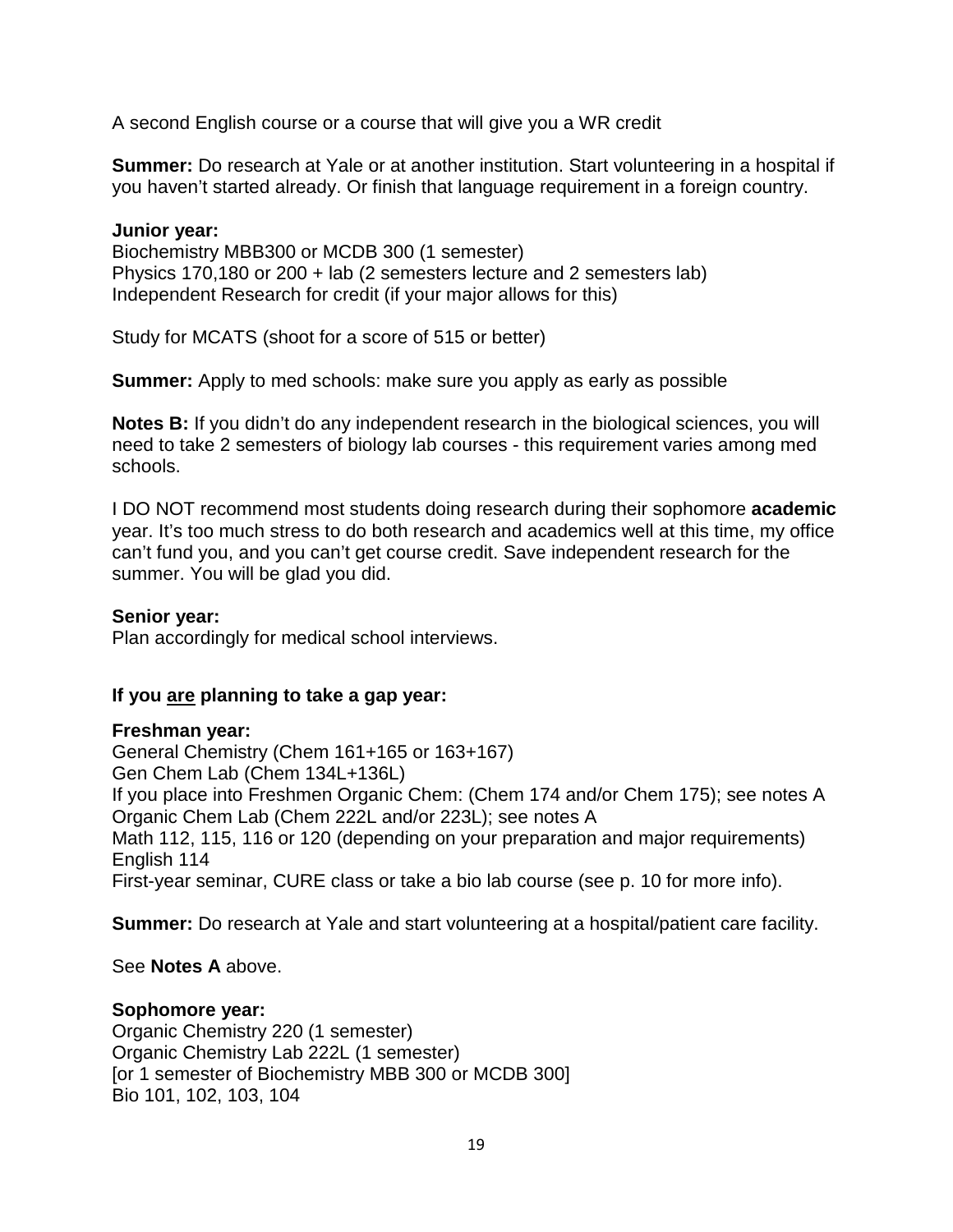A second English course or a course that will give you a WR credit Finish math requirement

**Summer:** Research at Yale or at another institution. Start volunteering if you haven't started already.

#### **Junior year:**

Biochemistry MBB300 or MCDB 300 (1 semester) Intro Psychology course (1 semester) Independent Research for credit (if your major allows for this)

**Summer:** Continue doing research and volunteering.

#### **Senior year:**

Physics 170,180 or 200 + labs (2 semesters each) Intro Statistics course (1 semester) Independent Research for credit course

Study for MCATS (shoot for a 515 or better) and apply to med schools.

#### **See Notes B above**

**One year after graduating from Yale:** Med school interviews

#### **Additional things to consider**

While good grades and a good MCATS score are important, medical schools are also looking for students with extensive clinical volunteering activities, demonstrated community service commitments and leadership qualities. Below are just a few of the programs that you might want to explore and possibly get involved in. Please note that these are only a sampling of the vast array of opportunities available at Yale and New Haven. While these programs have all received high marks from my students who participated in them, it is important for you to make sure they are right for you.

#### **For physician shadowing:**

<https://yalemedicalprofessionsoutreach.wordpress.com/home/>

#### **Clinical volunteering opportunities:**

Elder Horizons: <https://www.ynhh.org/about/research-education/elder-horizons-program.aspx>

Haven Free Clinic: <https://www.havenfreeclinic.com/>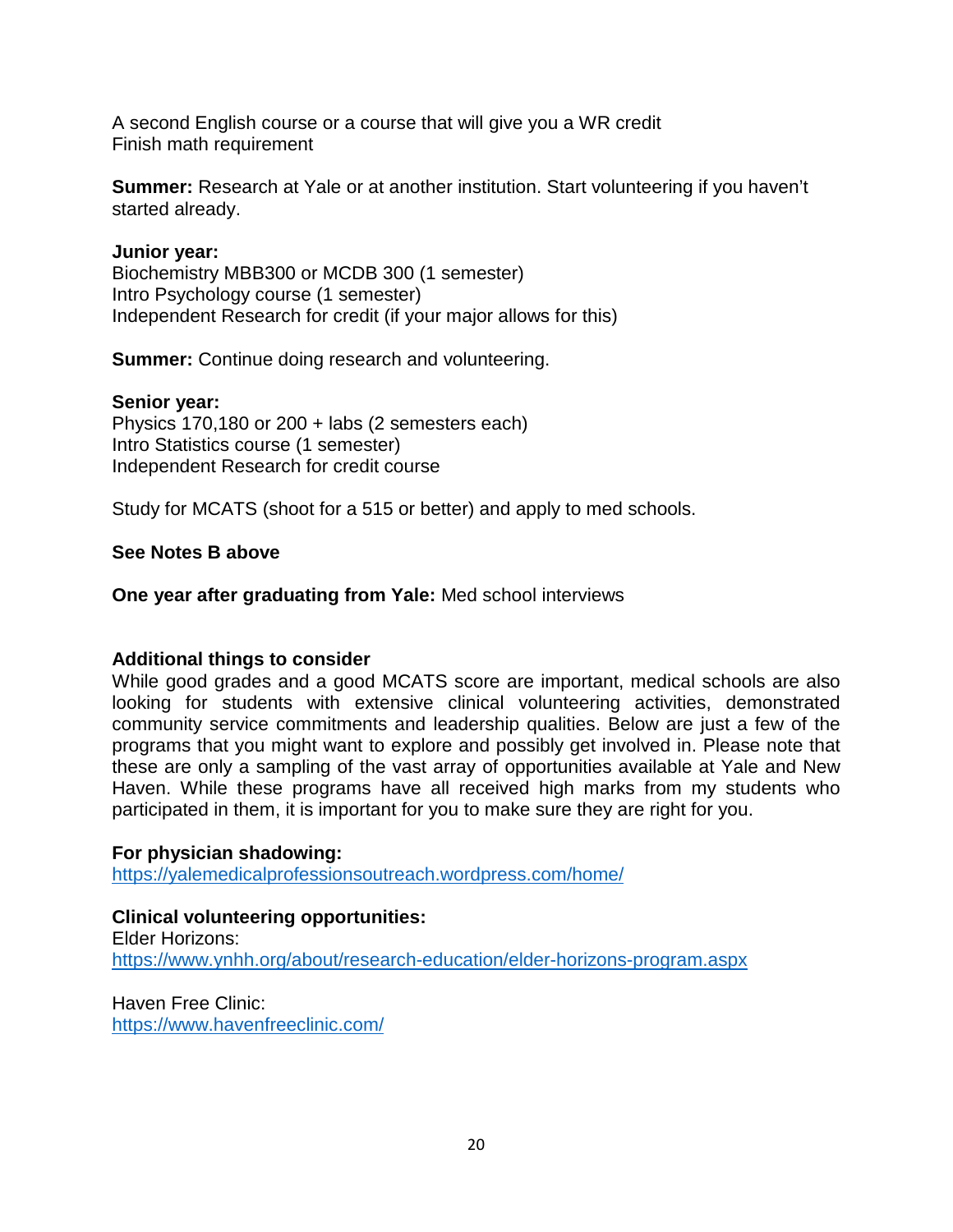Yale New Haven Hospital Volunteering: <https://www.ynhh.org/about/community/volunteers.aspx>

#### **Service work:**

The Dwight Hall<https://dwighthall.org/> link is great site to explore the numerous service programs for you to get involved in.

Teach at Yale splash-sprout:<https://yale.learningu.org/>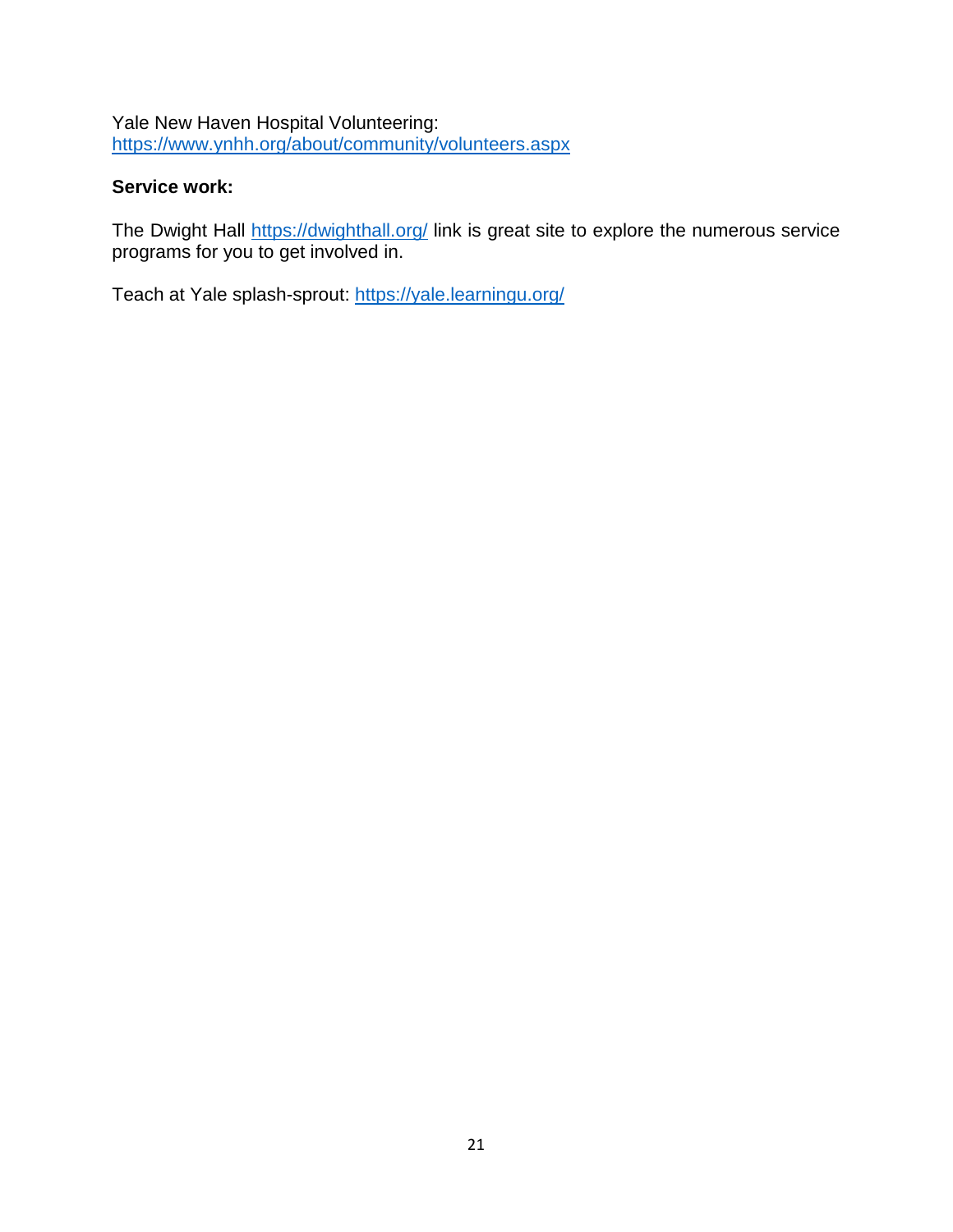# **Advice for Students Interested in Pursuing a PhD Degree**

Getting a PhD means a career in science. You can go the academic route and climb that tenure ladder, or work as a scientist in industry. In any case, getting a graduate degree makes you much more marketable than working in a job right after you graduate from Yale. The last statement generally does not apply to engineering majors or computer science majors, where getting a Masters or a PhD is not usually as important as it is for those in the biological or physical sciences. The Office of Career Strategy, [https://ocs.yale.edu/,](https://ocs.yale.edu/) is the place to get started if you are considering graduate school. For a typical PhD track, it's five years in a PhD program, followed by four years as a postgraduate doctorate (a postdoc) before you apply for an academic position. Doing a postdoc might not be as important if you are going into industry. STEM PhD programs are tuition-free and you get a stipend of ~\$30,000 a year to live on. Getting paid to do science is great, if you love doing it!

All Yale STEM departments do a great job preparing their majors academically to succeed in graduate school. In general, undergrads should do the BS track, and take the hardest classes offered by that major. Below are some of the things I look for when I look at applications for Yale's PhD graduate program in the biological sciences.

**How good are the letters of recommendation from the research mentor(s)?** This is the first thing I look at. An outstanding mentor's letter is essential to getting into a top grad school. Make sure you know your mentor well, both on a scientific and a personal level. Talk to your mentor about his/her career as a scientist, and why you want to go that route.

**How much independent research did the candidate accomplish?** Going into grad school means that you must love doing research for many years. It helps if you have done significant bench work as an undergraduate, demonstrate that you truly love science and are good at it. So, get into a lab the summer after your first-year and every summer after that, and do research for credit during your junior and senior academic years.

**Did the candidate publish?** It helps tremendously if you can get an authorship on a publication before you apply to grad school. It often pays to do a "postbac" in your lab after graduating from Yale to get that publication. Talk to your research mentor about this opportunity a year before you need the position.

**Good grades do matter.** A lot of students assume that grades don't matter as much for getting into grad school vs. med school. While there's some truth to that, good grades are still important to get into the very best graduate schools. Do the best you can, especially in your STEM classes. The same goes for the Graduate Record Examination (GRE), but Yale students shouldn't have any problems doing well on it.

**Could the candidate describe his/her research in detail?** Here's where the interview's important. I've faced plenty of applicants who look great on paper but can't talk about their research, or only have a superficial grasp of what it is that they tried to accomplish. Don't be that person. You need to know your research inside and out.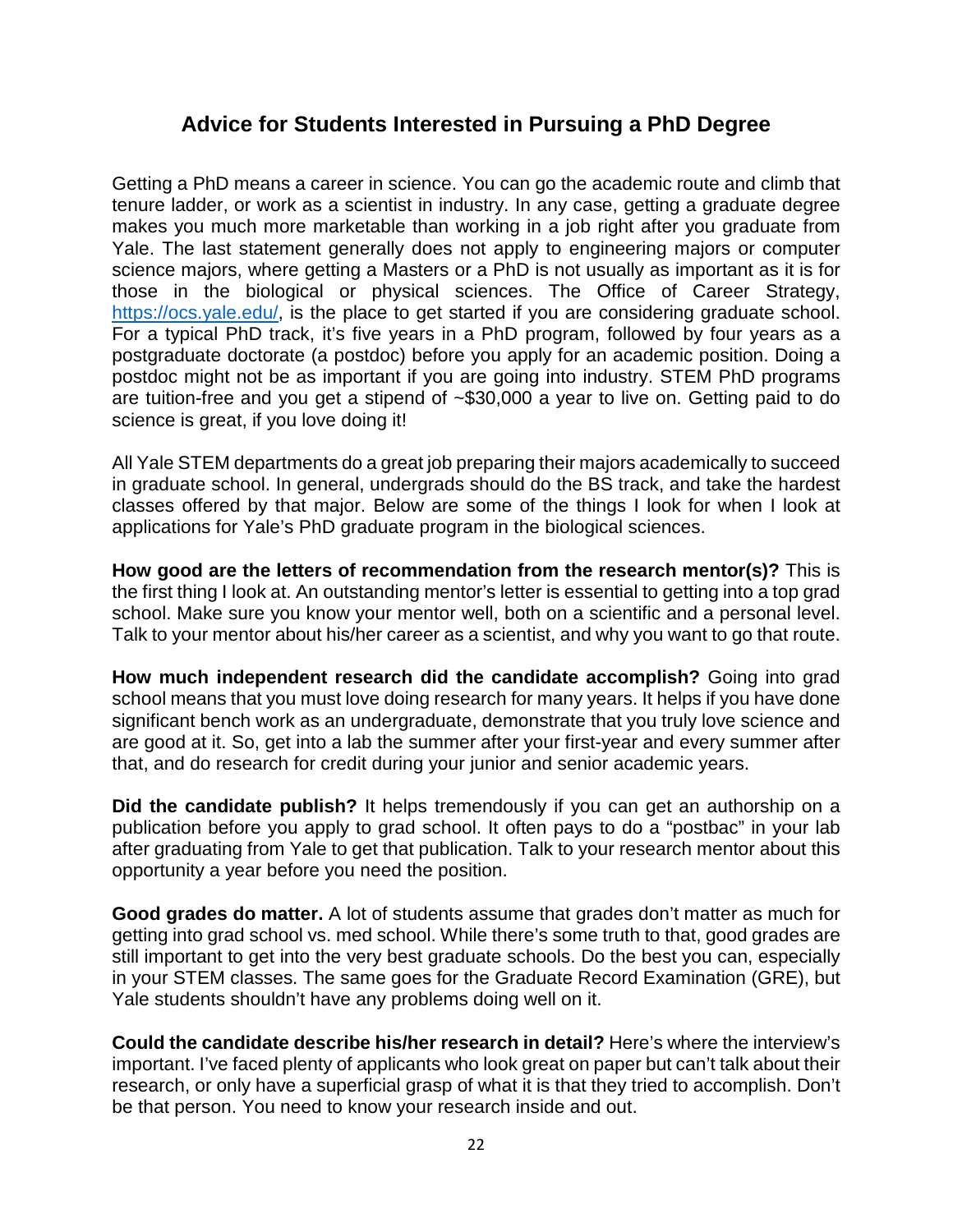## **Advice for Students Interested in the MD/PhD Program**

For those of you interested in combining basic science research interests with medicine, then the MD/PhD combined degree program that trains physician-scientists is for you. This is what I did after graduating from Yale. This is typically a seven-year program; two years of medical school followed by four years of PhD, with a final year of clerkships. Then you do a residency (four to seven years) followed by (or concurrently) with a postdoc (four years). This is a long journey; I was 36 before I landed my first real job as an Assistant Professor. But the MD/PhD program is extremely rewarding if you like doing medically relevant research and apply it to the bedside. In addition, it's free: medical school tuition is waived, and you get paid a ~\$30,000 stipend during your PhD years, just like any STEM graduate student. MD/PhD physician-scientists typically do 80% research and 20% clinical activities. Using myself as an example, I run a basic science cancer research lab and sign out clinical chemistry cases 1 week out of every month. You are expected to obtain independent grant funding to support your research, and mentor graduate and medical students.

Please visit this link to see the latest outcome survey for those enrolled in a MD/PhD program, <https://store.aamc.org/national-md-phd-program-outcomes-study.html>

The National Institute of Health (NIH) funds the Medical Scientists Training Program (MSTP), but almost all medical schools also have their own funding to support additional MD/PhD students. Examine this link for more information about the MSTP, [https://www.nigms.nih.gov/Training/InstPredoc/Pages/PredocOverview-MSTP.aspx.](https://www.nigms.nih.gov/Training/InstPredoc/Pages/PredocOverview-MSTP.aspx)

**Note:** If you are a student supported by the MSTP and after your MD/PhD training decide NOT to do academic research but to go into private practice, you will have to pay back to the federal government the tuition and stipend that supported your educational training. Remember, this program is to train future ACADEMIC physician-scientists, not private practice physicians.

To get into a MD/PhD program, you need to do everything I outlined in the pre-med and graduate school sections. Yale undergrads highly competitive for this program are usually STEM majors with intensive research experiences. Grades matter, and undergraduate publications are a definite plus. Come and talk to me if you are interested in this challenging yet rewarding program.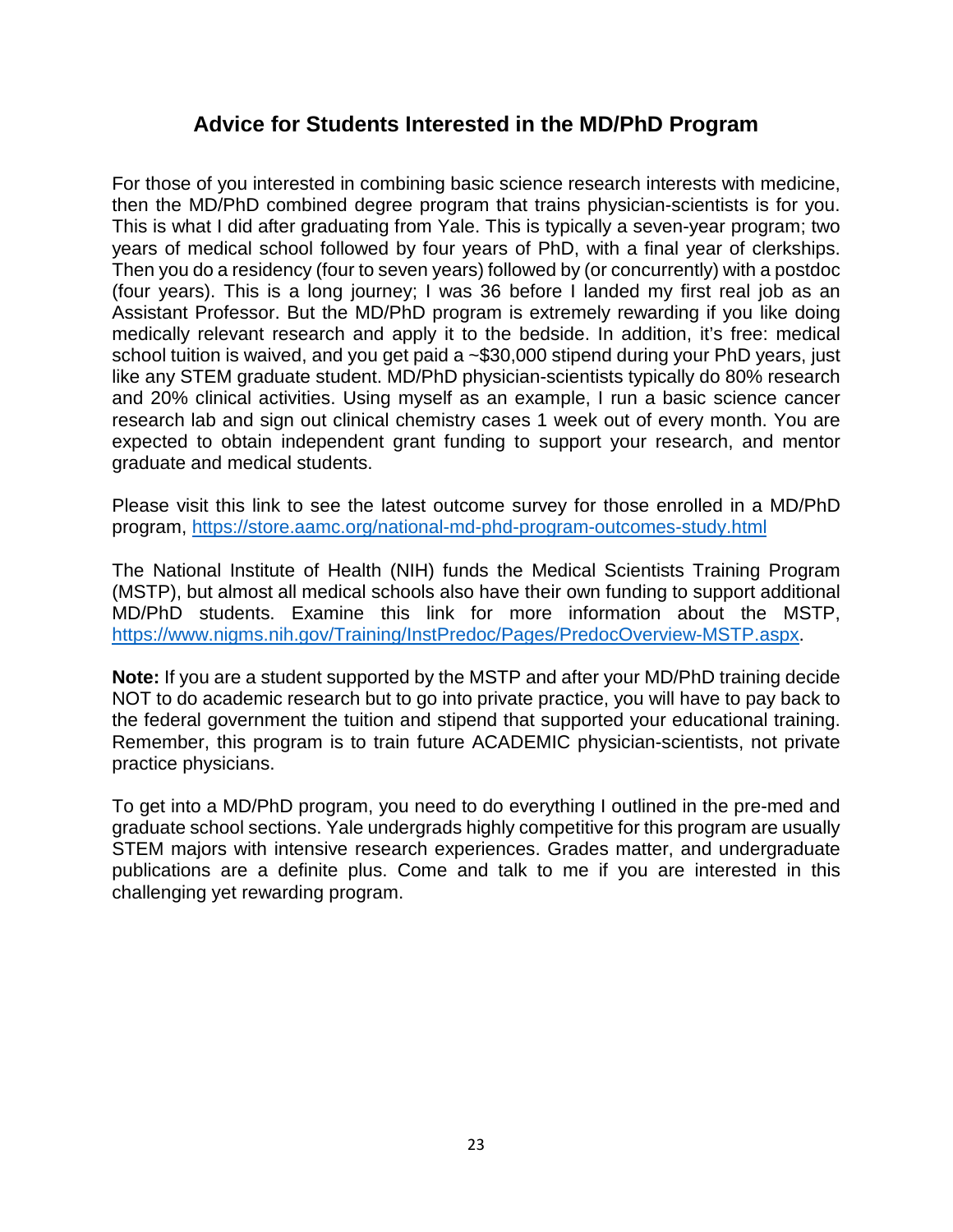#### **Advice for students interested in Computer Science**

(contributed by Jeffrey Zhou '21, BS in CS and MBB)

#### **Programming Courses (no CS background)**

Don't be afraid to major in computer science, even if you have no programming experience! A lot of other students have been in the same boat and were just as successful as their peers. Yale offers two introductory programming courses: CPSC 100 (commonly known as CS50) <https://cs50.yale.edu/2021/fall/> in the fall, and [CPSC 112](https://science.yalecollege.yale.edu/academics/faculty-resources/qr-courses-without-prerequisite/qr-courses/cpsc-112a-or-b-introduction) in the spring. These courses also provide an introductory survey of broader computer science concepts, such as data structures and algorithms. If you're planning on majoring in computer science, CS50 may be better, as it not only gives you earlier exposure to programming, but also focuses primarily on C and Python as programming languages; C is used in the other core computer science courses, while Python is used frequently in industry.

If you do choose to take CS50 in the fall, you can take an additional core computer science class in the spring. The first core programming course is CPSC 201, which focuses heavily on fundamentals such as recursion. Some students who feel confident after taking CS50 choose to skip CPSC 201 and instead take CPSC 223, although this is not recommended; you will still need to take an additional course to replace CPSC 201 in the future.

#### **Programming Courses (CS background)**

Most students who come to Yale with prior programming experience choose to take CPSC 201, which will help solidify some fundamental programming concepts. Rarely, exceptionally well-prepared students will begin with CPSC 223 as their first programming course, or even more rarely with CPSC 323. If you have an extensive background in computer science, shop these courses and talk with the instructors to decide which is most appropriate for you.

#### **Theoretical Courses**

There are two tracks for fulfilling the theoretical computer science requirements. Each consists of a fall semester course mathematical tools relevant to computer science, and a spring semester course on the design and analysis of algorithms. CPSC 202/CPSC 365 is the easier of the two sequences, and the one that the majority of computer science majors take. CPSC 202 requires no calculus or programming experience (although it is definitely helpful to see how the math concepts can be applied), so it can be taken first year fall. However, it requires a different kind of thinking from typical math courses that most students have taken. CPSC 365 requires a more holistic understanding of computer science and has CPSC 223 as a prerequisite, so most students will wait until their sophomore or junior year to take this course.

MATH 244/CPSC 366 is a more advanced sequence, for students that are significantly more comfortable with or interested in the material. I would personally recommend this class if you have a fair of experience with contest math (particularly proof writing), as that is similar to what you'll be doing in either track.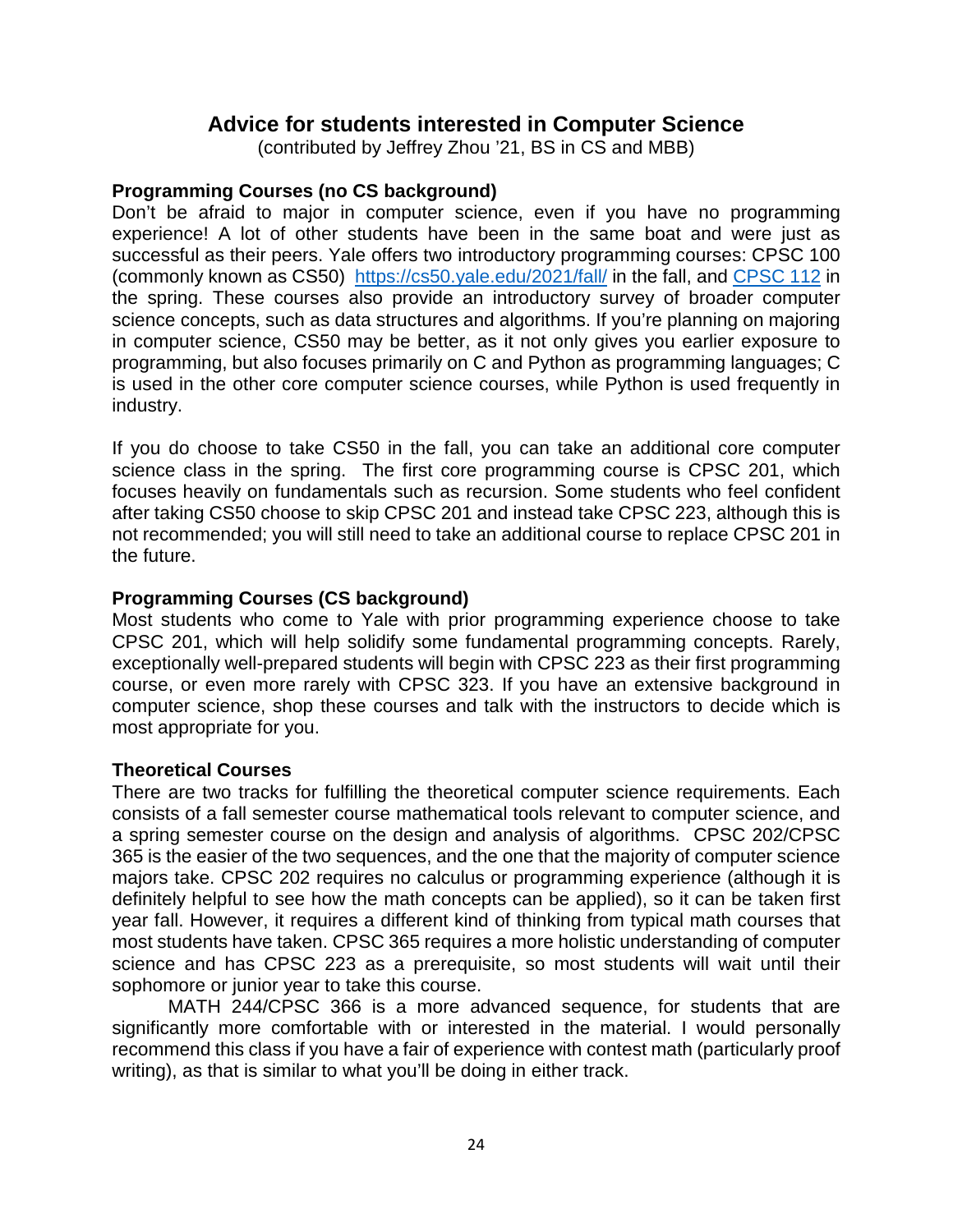#### **Applying for tech internships**

#### **Start preparing early!**

A lot of tech companies recruit very early; most will open applications for summer internships by the fall of the preceding year. Furthermore, a lot of internship positions are hired on a rolling basis, so it's in your best interest to apply as early as possible. The recruiting process for an individual company may also take quite a few weeks and depend on the company's schedule, so applying early can help ensure that your timeline is more flexible.

#### **Utilize the Yale Office of Career Strategy [\(OCS\)](https://ocs.yale.edu/)**

OCS has a lot of useful resources if you're planning on working in technology over the summer, such as resume workshops, career fairs, and networking events. Before applying to any company, it is important to have a focused and polished resume, and OCS offers both resume templates and one-on-one meetings in order to ensure that your resume is in good shape. [Career fairs](https://ocs.yale.edu/get-hired/employer-events) and networking events are extremely helpful for directly meeting recruiters from particular companies and getting your foot in the door.

#### **Practice for coding interviews**

Make sure you practice for coding interviews. Coding interviews usually come after an initial screening interview and consists of a couple of short questions in which you are asked to devise and implement an algorithm. Although this may be similar to what you've done in classes, it is important to practice in a timed environment, while talking through your thought process; that's what will be expected during the interview! It can be helpful to go through this process with a friend, with one person acting as the interviewer and one as the interviewee. A tried and true resource for preparing for coding interviews is *[Cracking the Coding Interview](http://www.crackingthecodinginterview.com/)*, by Gayle Laakmann McDowell, which contains a plethora of practice problems as well as general strategies for how to approach these types of problems.

#### **Strategies for Success**

#### **Talk to Upperclassmen**

Many upperclassmen have been in the same position and felt the same way as you before, so don't hesitate to approach them for advice. This is a great way to learn more about anything and everything, including class recommendations, summer opportunities, and extracurricular activities. If you don't know any upperclassmen well enough, reach out to the Departmental Student Advisory Committee [\(DSAC\)](http://zoo.cs.yale.edu/dsac/); you can sign up for a coffee chat with one of their members, all of whom are extremely knowledgeable about the department. Students offer a different perspective on things compared to professors, so reach out and ask to grab a meal!

#### **Go to Office Hours**

Office hours are invaluable for computer science classes at Yale, whether you need to clarify an important concept, get help beginning with a problem set, or simply checking that you're on the right track. They are particularly helpful in introductory classes, many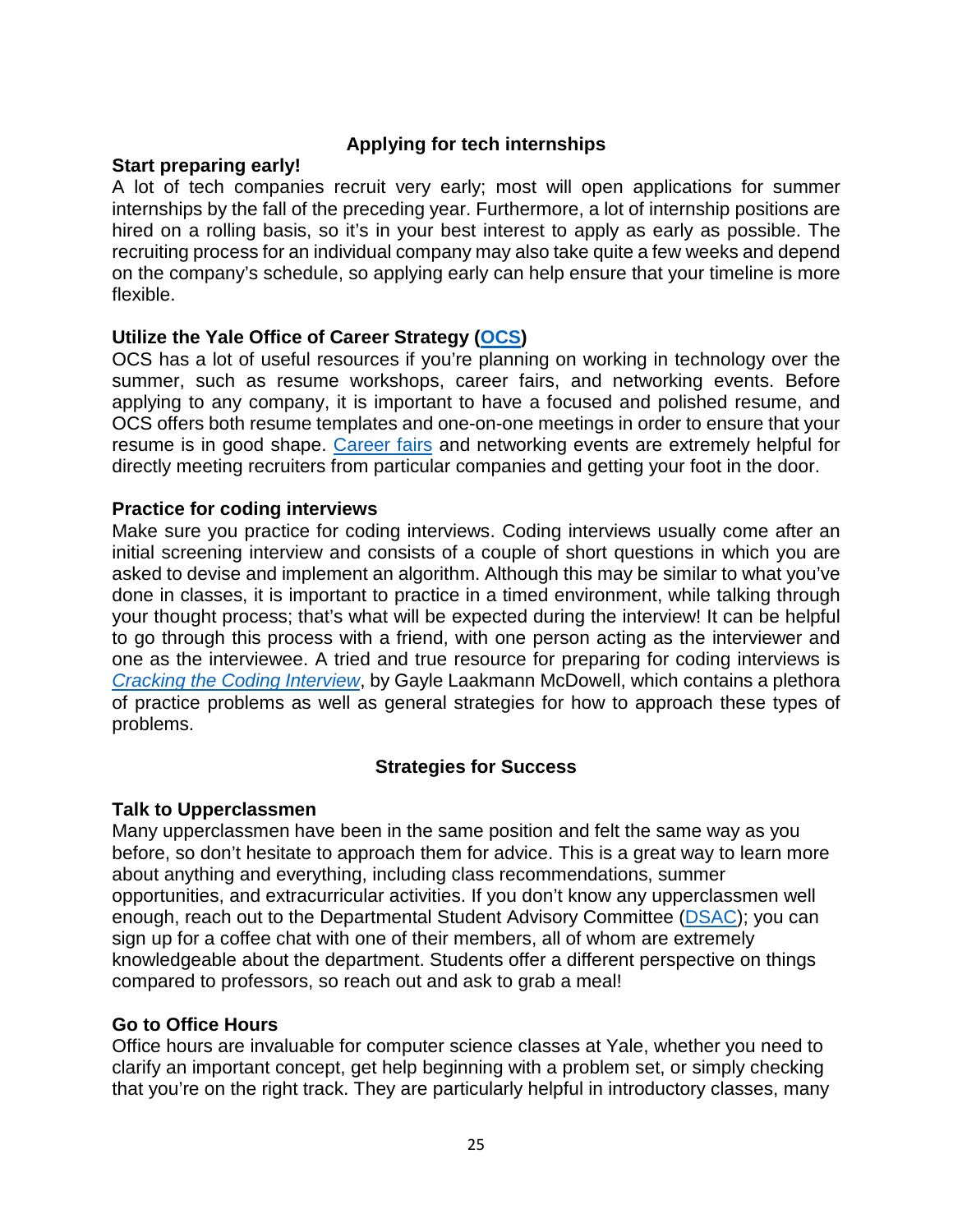of which have large teams of staff ready to assist you. Try your best to go as early as possible – you don't want to be part of the frantic mob that inevitably appears the night before each problem set is due, for both the staff's sake as well as your own.

#### **Work with Friends**

Try to work with friends when you're completing a problem set or studying for an exam. Computer science is all about teamwork – having someone to talk things through with will make things easier and more fun. However, be mindful of each course's collaboration policy. Many follow Professor Eisenstat's Gilligan's Island rule: "When discussing an assignment with anyone other than the teaching staff, you may write on a board or a piece of paper, but you may not take any written or electronic record away from the discussion. Moreover, you must engage in a mind-numbing activity (e.g., watching an episode of Gilligan's Island) before you work on the assignment again." Finding people you enjoy working with will not only make your journey through the program much more enjoyable, but also prepare you for the collaborative mentality present in both academia and industry.